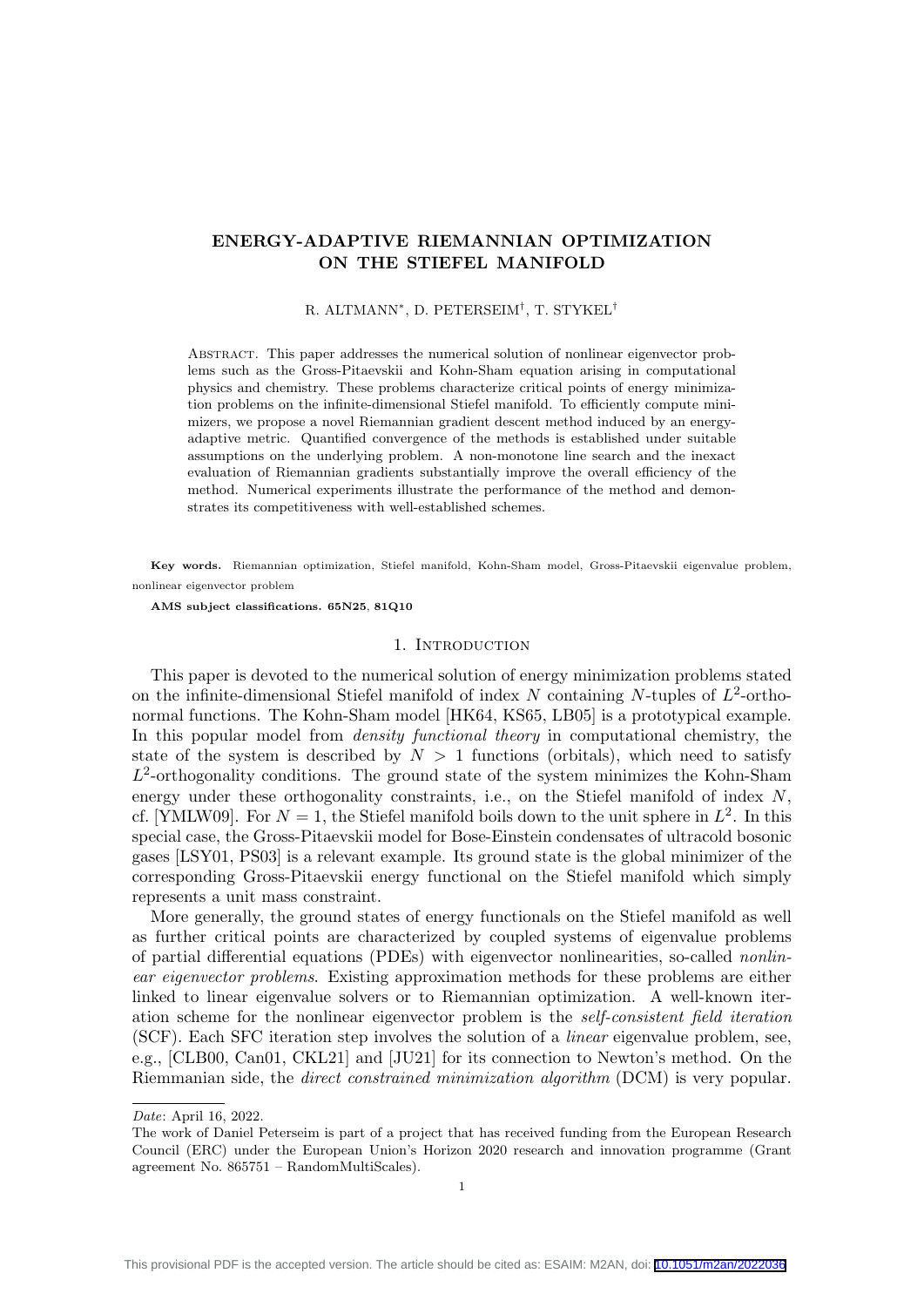DCM results from a standard minimization approach [\[YMW06,](#page-22-9) [AA09,](#page-21-1) [SRNB09\]](#page-22-10) and is based on the Riemannian gradient descent method in  $L^2$ . However, this method requires suitable preconditioning to work. In the special case of the Gross-Pitaevskii eigenvalue problem, the DCM is known as the discrete normalized gradient flow [\[BD04\]](#page-21-2). Although empirically successful, the preconditioning or stable time discretization comes with the drawback of deviating from the gradient descent structure. In this case, the energy decay cannot be guaranteed anymore. In [\[HP20\]](#page-22-11), an alternative Riemannian gradient descent scheme was proposed for the special case of the Gross-Pitaevskii problem, which is based on a gradient flow defined in an energy-adaptive metric. The resulting method is convergent and energy diminishing for sufficiently small step sizes. The energy diminishing property even gives rise to global convergence to the ground state [\[HP20\]](#page-22-11) and turns out to be valuable in the context of reliable a posteriori error control [\[HSW21\]](#page-22-12).

In this paper, we generalize this promising yet simple energy-adaptive Riemannian descent method to nonlinear eigenvector problems formulated on the Stiefel manifold. The general functional analytical setting of the considered problems is presented in Section [2.](#page-1-0) Details on the infinite-dimensional Stiefel manifold, its tangent and normal spaces, and the orthogonal projection onto the tangent space are then discussed in Section [3.](#page-4-0) Therein, we show that the mentioned projection can be characterized by a saddle point problem, which facilitates the proposed algorithm significantly. Finally, several retractions are introduced, which are needed to transform tangent vectors back to the manifold. Section [4](#page-12-0) presents the novel energy-adaptive Riemannian gradient descent method. Its convergence analysis generalizes the approach of [\[Zha19\]](#page-23-0) for  $N = 1$ . It is independent of the space dimension and, hence, also independent of possible spatial discretization by finite elements, spectral methods or related schemes. The convergence is further accelerated by the non-monotone line search algorithm of [\[ZH04,](#page-23-1) [WY13\]](#page-22-13). Moreover, we identify a connection to a preconditioned version of DCM, which motivates the substantial reduction of the computational complexity of the new method related on inexact gradient computations. In Section [5,](#page-16-0) we show that the Gross-Pitaevskii and Kohn-Sham models fit into the given framework. Numerical experiments for the Kohn-Sham model illustrate the performance of the presented method. Using the step size control and suitable inexact gradient computations prove the new approach competitive with established methods such as SCF and DCM.

## 2. Energy Minimization Problem on the Stiefel Manifold

<span id="page-1-0"></span>This section introduces an abstract constrained PDE energy minimization problem and its connection to a coupled system of nonlinear eigenvector problems formulated on the infinite-dimensional Stiefel manifold of index N. Particular examples such as the Gross-Pitaevskii eigenvalue problem and the Kohn-Sham model will be discussed in detail in Section [5.](#page-16-0)

2.1. Spaces and bilinear forms. We consider a space  $\tilde{V} \subseteq H^1(\Omega)$  for a given domain  $\Omega \subseteq \mathbb{R}^d$  and define

$$
V := \tilde{V}^N, \qquad H := [L^2(\Omega)]^N
$$

with  $N \geq 1$ . The suitable choice of the Hilbert space  $\tilde{V}$  depends on the particular ap-plication, cf. the examples in Section [5.](#page-16-0) Let  $V^*$  denote the dual space of V. We assume that  $V \subset H \subset V^*$  form a Gelfand triple [\[Zei90,](#page-22-14) Ch. 23.4]. Throughout this paper, we use the row-vector notation for N-frames, i.e., we write  $\mathbf{v} = (v_1, \ldots, v_N) \in V$ . This allows us to adapt the notion of typical matrix-vector multiplication, i.e., we may multiply  $v$ by an  $N \times N$  matrix from the right, leading again to an element of V. Furthermore, for  $v, w \in H$ , we define the dot product  $v \cdot w := \sum_{j=1}^{N} v_j w_j$ . We say that the components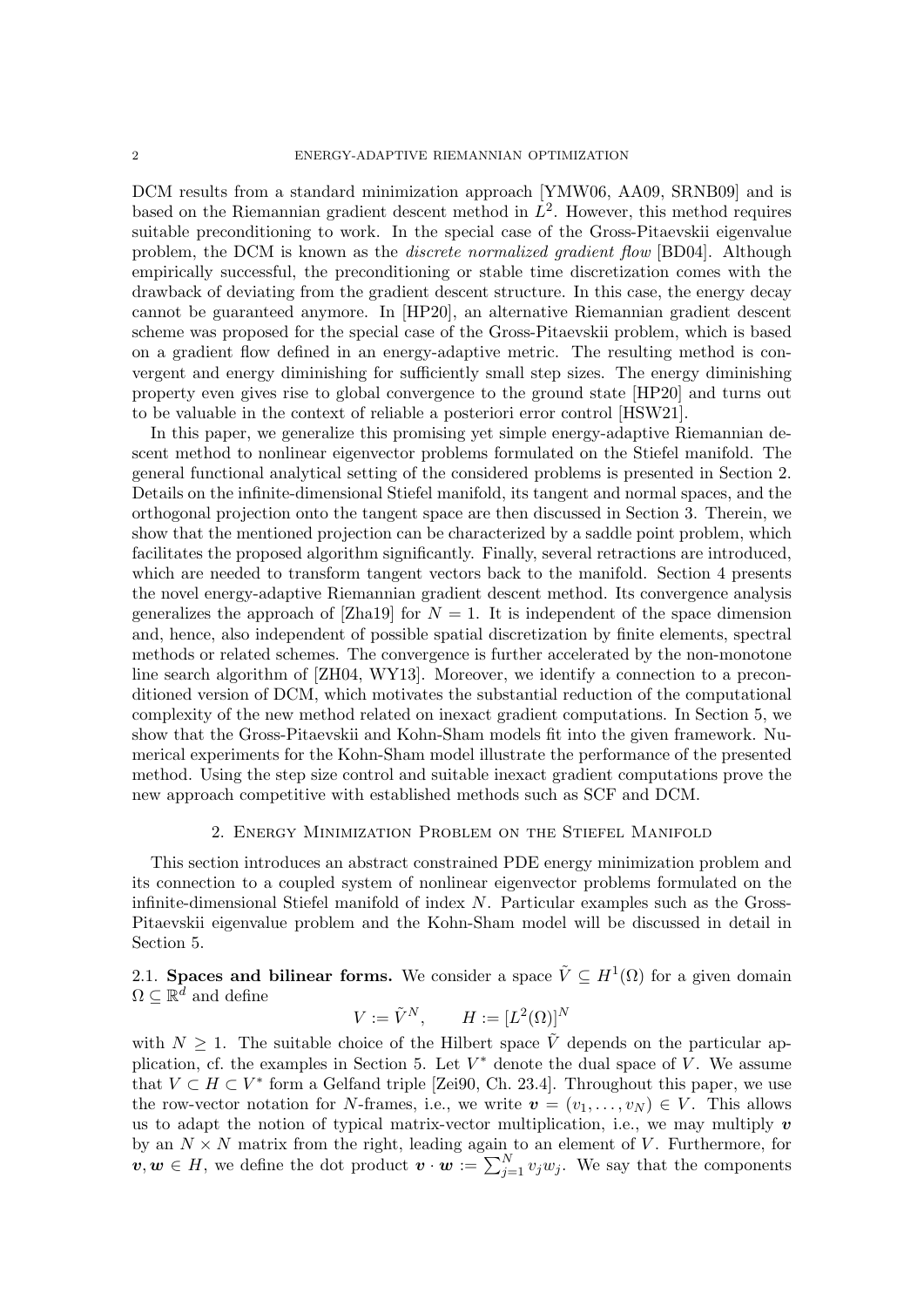of  $v \in V \setminus \{0\}$  are linearly independent, if there is no non-zero vector  $x \in \mathbb{R}^N$  such that  $vx = 0.$ 

On the pivot space H, we introduce an outer product  $[\cdot, \cdot]_H : H \times H \to \mathbb{R}^{N \times N}$  and<br>inner product  $(\cdot, \cdot)_{M} : H \times H \to \mathbb{R}$ . More procisely for a  $w \in H$ , we define an inner product  $(\cdot, \cdot)_H : H \times H \to \mathbb{R}$ . More precisely, for  $v, w \in H$ , we define

<span id="page-2-1"></span>(2.1) 
$$
\llbracket \boldsymbol{v}, \boldsymbol{w} \rrbracket_{H} := \begin{bmatrix} (v_1, w_1)_{L^2(\Omega)} & \dots & (v_1, w_N)_{L^2(\Omega)} \\ \vdots & \ddots & \vdots \\ (v_N, w_1)_{L^2(\Omega)} & \dots & (v_N, w_N)_{L^2(\Omega)} \end{bmatrix} \in \mathbb{R}^{N \times N}
$$

and

<span id="page-2-0"></span>(2.2) 
$$
(\boldsymbol{v}, \boldsymbol{w})_H := \sum_{j=1}^N (v_j, w_j)_{L^2(\Omega)} = \text{tr} \, [\![\boldsymbol{v}, \boldsymbol{w}]\!]_H,
$$

where tr denotes the trace of a matrix. The inner product [\(2.2\)](#page-2-0) induces the norm  $||v||_H = \sqrt{(v, v)_H}$  on H. Some properties of the outer product [\(2.1\)](#page-2-1) are collected in the following lemma, which follows from straight-forward calculations.

<span id="page-2-6"></span>**Lemma 2.1.** Consider  $v, w \in H$  and an arbitrary matrix  $S \in \mathbb{R}^{N \times N}$ . Then it holds that

$$
[\![\boldsymbol{v},\boldsymbol{w} S]\!]_H=[\![\boldsymbol{v},\boldsymbol{w}]\!]_H S, \qquad [\![\boldsymbol{v} S,\boldsymbol{w}]\!]_H=S^T[\![\boldsymbol{v},\boldsymbol{w}]\!]_H, \qquad [\![\boldsymbol{v},\boldsymbol{w}]\!]_H=[\![\boldsymbol{w},\boldsymbol{v}]\!]_H^T.
$$

For the definition of the energy in the next subsection, we further introduce a (problemdependent) bilinear form  $a_{\phi}: V \times V \to \mathbb{R}$  for a fixed  $\phi \in V$ . With the density function  $\rho(\boldsymbol{\phi}) = \boldsymbol{\phi} \cdot \boldsymbol{\phi}$ , we consider

<span id="page-2-2"></span>(2.3) 
$$
a_{\boldsymbol{\phi}}(\boldsymbol{v}, \boldsymbol{w}) = a_0(\boldsymbol{v}, \boldsymbol{w}) + \int_{\Omega} \gamma(\rho(\boldsymbol{\phi})) \boldsymbol{v} \cdot \boldsymbol{w} d\boldsymbol{r} = \sum_{j=1}^{N} \tilde{a}_{\boldsymbol{\phi}}(v_j, w_j)
$$

for  $v, w \in V$ . Here,  $a_0: V \times V \to \mathbb{R}$  is a bilinear form, which is independent of  $\phi$ , and  $\gamma : \mathbb{R} \to \mathbb{R}$  is a continuous nonlinear function with  $\gamma(0) = 0$ . Later,  $a_0$  and the term with  $\gamma$ will correspond, respectively, to the quadratic part and the nonlinear part of the energy. Note that  $(2.3)$  encodes a special structure, i.e.,  $a_{\phi}$  can be written as a sum with a bilinear form  $\tilde{a}_{\phi} \colon \tilde{V} \times \tilde{V} \to \mathbb{R}$ . Within the abstract setting, we consider the following assumption.

<span id="page-2-3"></span>Assumption 2.2 (Bilinear form  $\tilde{a}_{\phi}$ ). For a fixed  $\phi \in V$ ,  $\tilde{a}_{\phi}$  from [\(2.3\)](#page-2-2) is a symmetric, bounded, and coercive bilinear form on  $\tilde{V}$ .

By equation [\(2.3\)](#page-2-2), the bilinear from  $a_{\phi}$  inherits the inner product structure from  $\tilde{a}_{\phi}$ , meaning that  $a_{\phi}$  is symmetric, bounded, and coercive on V. Thus, it defines an inner product on V which induces the norm

$$
\|\bm{v}\|_{a_{\bm{\phi}}}=\sqrt{a_{\bm{\phi}}(\bm{v},\bm{v})},\qquad \bm{v}\in V.
$$

The assumed Gelfand structure implies the existence of a constant  $C_H > 0$  such that  $||\boldsymbol{v}||_H \leq C_H ||\boldsymbol{v}||_{a_0}$ . Moreover, for a bounded  $\boldsymbol{\phi} \in V \cap [L^{\infty}(\Omega)]^N$ , there exists a constant  $c_E > 0$  such that

<span id="page-2-5"></span><span id="page-2-4"></span>
$$
c_E \|\mathbf{v}\|_{a_{\phi}} \le \|\mathbf{v}\|_{a_0} \le \|\mathbf{v}\|_{a_{\phi}} \qquad \text{for all } \mathbf{v} \in V.
$$

The corresponding operator formulation of the bilinear form  $a_{\phi}$  reads

(2.4) 
$$
\langle \mathcal{A}_{\phi}\mathbf{v},\mathbf{w}\rangle := a_{\phi}(\mathbf{v},\mathbf{w}) \quad \text{for all } \mathbf{v},\mathbf{w} \in V,
$$

with a linear operator  $\mathcal{A}_{\phi}: V \to V^*$ . Assumption [2.2](#page-2-3) implies that  $\mathcal{A}_{\phi}$  is symmetric, bounded, and coercive. Hence, it is invertible (for fixed  $\phi$ ). Its inverse satisfies

(2.5) 
$$
a_{\phi}(\mathcal{A}_{\phi}^{-1}\boldsymbol{v},\boldsymbol{w})=(\boldsymbol{v},\boldsymbol{w})_{H} \text{ for all } \boldsymbol{v},\boldsymbol{w}\in V.
$$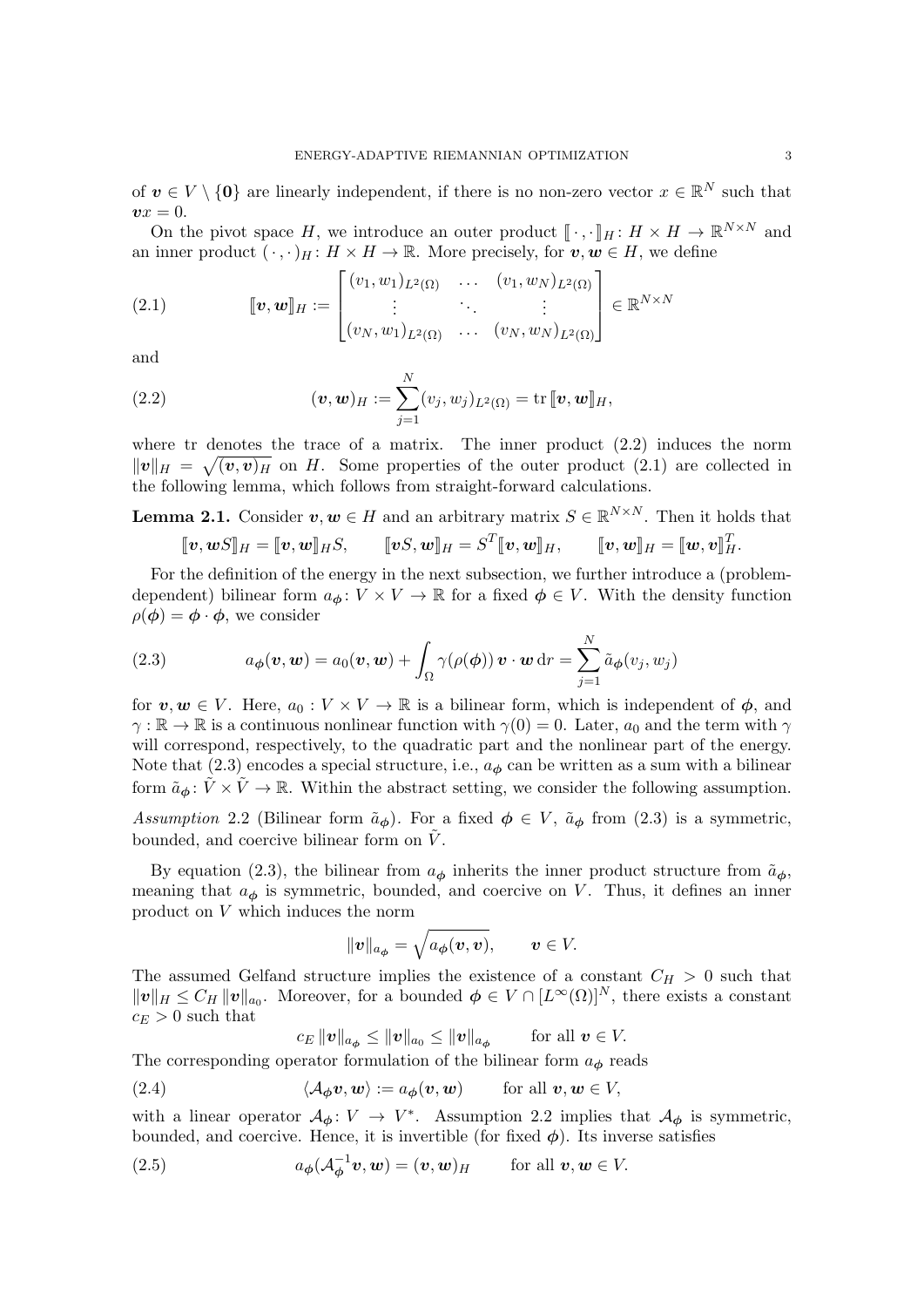Next, we show some useful properties of the matrix  $[\![\boldsymbol{v},\mathcal{A}_{\phi}^{-1}$  $\bar{\phi}^{-1} \bm{v} \rrbracket_{H}.$ 

<span id="page-3-0"></span>**Proposition 2.3.** Let  $\phi, v \in V$  and let  $\mathcal{A}_{\phi}$  be defined as in [\(2.4\)](#page-2-4). Then, under Assump-tion [2.2](#page-2-3), the matrix  $[\![\boldsymbol{v}, A_{\boldsymbol{\phi}}^{-1}]\!]$  $\mathcal{L}_{\boldsymbol{\phi}}^{-1} \boldsymbol{v}$   $\mathbb{I}_H \in \mathbb{R}^{N \times N}$  is symmetric positive semidefinite. If, additionally,  $v \neq 0$  and its components are linearly independent, then  $[\![v, A^{-1}_{\phi}]\!]$  $\mathbf{v}_\phi^{-1}\mathbf{v}$  is positive definite.

Proof. Due to the additive structure of  $(2.3)$ , there exists a symmetric and coercive operator  $\tilde{A}_{\phi}$ :  $\tilde{V} \to \tilde{V}^*$  corresponding to the bilinear form  $\tilde{a}_{\phi}$  such that

$$
\langle A_{\phi}\boldsymbol{v},\boldsymbol{w}\rangle=\sum_{j=1}^N\langle \tilde{A}_{\phi}v_j,w_j\rangle
$$
 for all  $\boldsymbol{v},\boldsymbol{w}\in V$ .

Thus, we conclude that  $\mathcal{A}_{\phi}^{-1}$  $\phi^{-1}\mathbf{v} = (\tilde{\mathcal{A}}_{\boldsymbol{\phi}}^{-1}v_1,\ldots,\tilde{\mathcal{A}}_{\boldsymbol{\phi}}^{-1}v_N) \in V$ . Moreover, since  $\tilde{\mathcal{A}}_{\boldsymbol{\phi}}$  is symmetric, so is its inverse, which implies

$$
\begin{aligned} \left( [\![\boldsymbol{v}, \mathcal{A}_{\boldsymbol{\phi}}^{-1}\boldsymbol{v}]\!]_{H} \right)_{ij} &= \left( v_i, \left( \mathcal{A}_{\boldsymbol{\phi}}^{-1}\boldsymbol{v} \right)_{j} \right)_{L^2(\Omega)} = \left( v_i, \tilde{\mathcal{A}}_{\boldsymbol{\phi}}^{-1} v_j \right)_{L^2(\Omega)} \\ &= \left( v_j, \tilde{\mathcal{A}}_{\boldsymbol{\phi}}^{-1} v_i \right)_{L^2(\Omega)} = \left( v_j, \left( \mathcal{A}_{\boldsymbol{\phi}}^{-1}\boldsymbol{v} \right)_{i} \right)_{L^2(\Omega)} = \left( [\![\boldsymbol{v}, \mathcal{A}_{\boldsymbol{\phi}}^{-1}\boldsymbol{v}]\!]_{H} \right)_{ji}. \end{aligned}
$$

Further, for an arbitrary vector  $x \in \mathbb{R}^N$ , we get

$$
x^T([\![\boldsymbol{v}, \mathcal{A}_{\boldsymbol{\phi}}^{-1}\boldsymbol{v}]\!]_{H} \, x) = \sum_{i=1}^N \sum_{j=1}^N \big(v_i, \tilde{\mathcal{A}}_{\boldsymbol{\phi}}^{-1} v_j\big)_{L^2(\Omega)} x_i \, x_j = \big(\boldsymbol{v} x, \tilde{\mathcal{A}}_{\boldsymbol{\phi}}^{-1}(\boldsymbol{v} x)\big)_{L^2(\Omega)} = \tilde{a}_{\boldsymbol{\phi}}\big(\tilde{\mathcal{A}}_{\boldsymbol{\phi}}^{-1}(\boldsymbol{v} x), \tilde{\mathcal{A}}_{\boldsymbol{\phi}}^{-1}(\boldsymbol{v} x)\big) \geq 0.
$$

This shows that  $[\![\boldsymbol{v},\boldsymbol{\mathcal{A}}_{\boldsymbol{\phi}}^{-1}$  $\mathbf{v}^{-1}\mathbf{v}$  is positive semidefinite. Finally, if  $\mathbf{v} \neq 0$  has linearly independent components, then for all  $x \in \mathbb{R}^N \setminus \{0\}$ , we have  $vx \neq 0$  and, hence,  $[\![v, \mathcal{A}_{\phi}^{-1}]\!]$  $\begin{bmatrix} -\frac{1}{\phi} \bm{v} \end{bmatrix}$ H is positive definite.

2.2. Variational form and nonlinear eigenvector problem. Given an index  $N \in \mathbb{N}$ and the space  $V$ , let

<span id="page-3-2"></span>
$$
St(N, V) := \{ \boldsymbol{\phi} \in V : [\![ \boldsymbol{\phi}, \boldsymbol{\phi} ]\!]_H = \boldsymbol{I}_N \}
$$

denote the infinite-dimensional *Stiefel manifold* of index N. Here,  $I_N$  is the identity matrix in  $\mathbb{R}^{N\times N}$ . We will see in Section [3](#page-4-0) that  $St(N, V)$  admits a structure of an embedded submanifold of the Hilbert space  $V$ . Such a manifold was previously considered in [\[Usc10,](#page-22-15) [HM12\]](#page-22-16).

This paper is devoted to the abstract constrained energy minimization problem

$$
\min_{\phi \in \text{St}(N,V)} \mathcal{E}(\phi)
$$

with the energy functional

<span id="page-3-1"></span>(2.7) 
$$
\mathcal{E}(\phi) := \frac{1}{2} a_0(\phi, \phi) + \frac{1}{2} \int_{\Omega} \Gamma(\rho(\phi)) dr, \qquad \Gamma(\rho) = \int_0^{\rho} \gamma(t) dt.
$$

Throughout the paper, we make the (physically meaningful) assumption that  $\mathcal E$  is orthogonally invariant in the sense that  $\mathcal{E}(\phi Q) = \mathcal{E}(\phi)$  for any orthogonal matrix  $Q \in \mathbb{R}^{N \times N}$ . This means that the energy depends only on the space spanned by the components of  $\phi$ and not on a particular choice of  $\phi$ . This condition is fulfilled in the applications we are interested in, see Section [5.](#page-16-0)

We are seeking critical points of the energy  $\mathcal E$  which represent low-energy states. The state of minimal energy, which is called the *ground state*, is of particular interest. Critical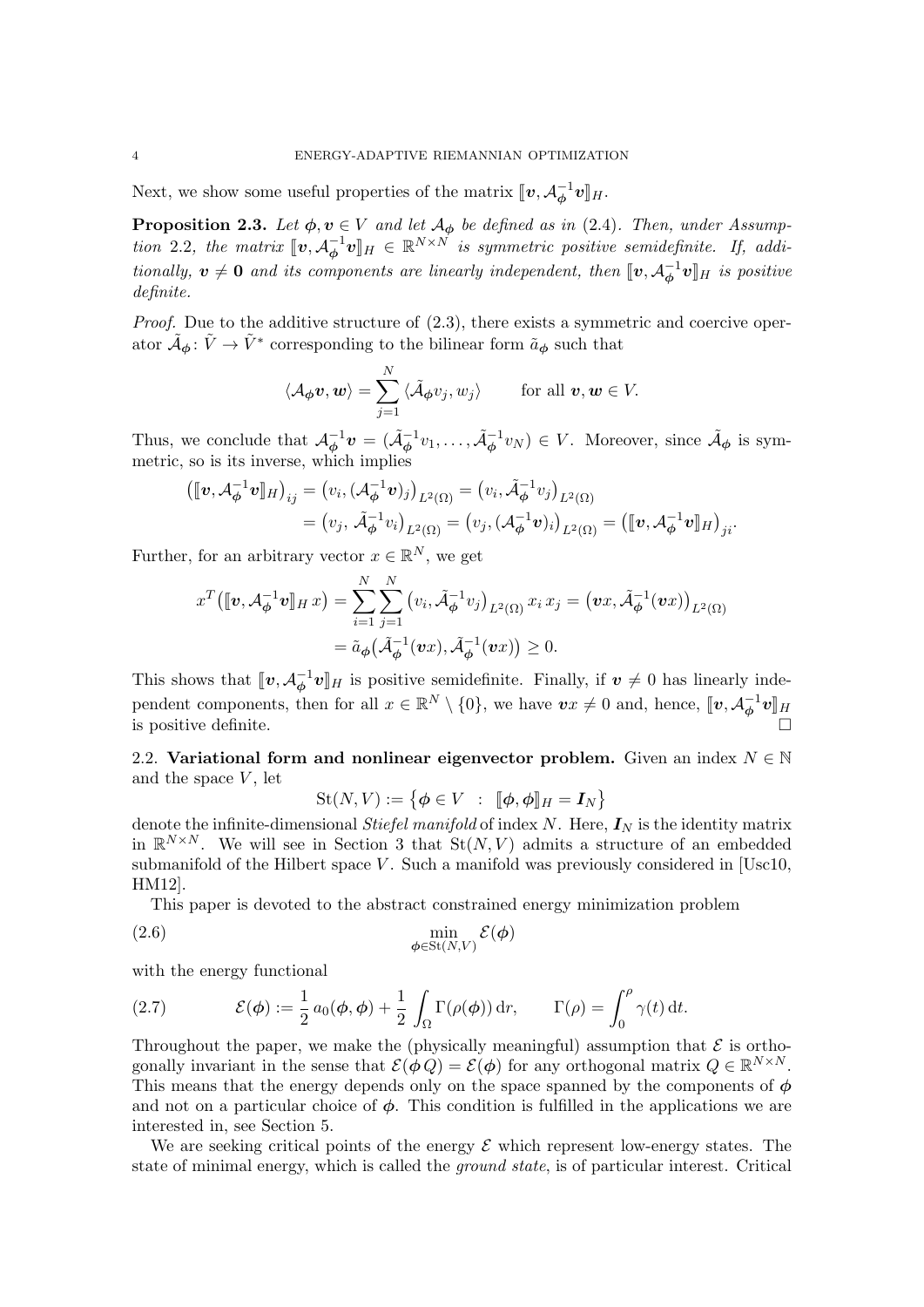points of the energy subject to the constraint are characterized by a coupled system of nonlinear eigenvector problems associated with the bilinear form  $a_{\phi}$  introduced in [\(2.3\)](#page-2-2). The connection follows from the observation that the directional derivative  $D\mathcal{E}(\phi)[v]$  of  $\mathcal E$ at  $\phi$  along v is given by

<span id="page-4-2"></span>(2.8) 
$$
D\mathcal{E}(\phi)[v] = a_{\phi}(\phi, v) \quad \text{for all } v \in V.
$$

The variational formulation of the nonlinear eigenvector problem then reads: seek  $\phi \in \text{St}(N, V)$  and N eigenvalues  $\lambda_1, \ldots, \lambda_N \in \mathbb{R}$  such that

<span id="page-4-3"></span>(2.9) 
$$
\tilde{a}_{\phi}(\phi_j, v_j) = \lambda_j (\phi_j, v_j)_{L^2(\Omega)} \quad \text{for all } (v_1, \dots, v_N) \in V.
$$

We emphasize that all these problems are coupled, since the bilinear form  $\tilde{a}_{\phi}$  contains the information on the entire N-frame  $\phi$ .

# 3. Geometry of the Infinite-Dimensional Stiefel Manifold

<span id="page-4-0"></span>In this section, we investigate the geometric structure of the Stiefel manifold  $St(N, V)$ . First, we state that  $St(N, V)$  is an embedded submanifold of the Hilbert space V. This result can be proved analogously to the finite-dimensional case of the Stiefel matrix manifold; see [\[AMS08,](#page-21-3) Sect. 3.3.2].

**Proposition 3.1.** The Stiefel manifold  $St(N, V)$  is a closed embedded submanifold of the Hilbert space V. It has co-dimension  $N(N+1)/2$ .

The tangent space of  $St(N, V)$  at  $\phi \in St(N, V)$  is given by

$$
T_{\boldsymbol{\phi}}\operatorname{St}(N,V):=\big\{\boldsymbol{\eta}\in V\ :\ \ \llbracket\boldsymbol{\eta},\boldsymbol{\phi}\rrbracket_H+\llbracket\boldsymbol{\phi},\boldsymbol{\eta}\rrbracket_H=\boldsymbol{0}_N\big\}.
$$

Hence,  $T_{\phi}$  St(N, V) contains all functions  $\eta \in V$  for which the matrix  $[\![\eta, \phi]\!]_H$  is skewsymmetric.

3.1. Hilbert metric and normal space. The simplest Riemannian metric on the Stiefel manifold St(N, V) is the Hilbert metric  $g_H$  inherited from the ambient space  $V \subset H$ . It is given by

$$
g_H(\eta, \zeta) = (\eta, \zeta)_H = \text{tr} [\![\eta, \zeta]\!]_H
$$
 for all  $\eta, \zeta \in T_\phi \text{St}(N, V)$ .

This metric turns  $St(N, V)$  into a Riemannian submanifold of V. The normal space at  $\phi \in \text{St}(N, V)$  with respect to  $g_H$  is then defined as

$$
(T_{\phi} \operatorname{St}(N, V))_{H}^{\perp} = \{ \boldsymbol{z} \in V \ : \ g_{H}(\boldsymbol{z}, \boldsymbol{\eta}) = 0 \ \text{ for all } \boldsymbol{\eta} \in T_{\phi} \operatorname{St}(N, V) \}.
$$

The following proposition gives an explicit characterization of this space. Its proof is similar to the finite-dimensional setting, which can be found in [\[EAS98,](#page-22-17) Sect. 2.2.1].

**Proposition 3.2.** The normal space  $(T_{\phi} \text{St}(N, V))_{H}^{\perp}$  at  $\phi \in \text{St}(N, V)$  is given by

(3.1) 
$$
\left(T_{\phi} \operatorname{St}(N, V)\right)_{H}^{\perp} = \left\{\phi S \in V : S \in \mathcal{S}_{sym}(N)\right\},\
$$

where  $S_{\text{sym}}(N)$  denotes the set of all real symmetric  $N \times N$  matrices.

We now introduce an H-orthonormal basis of  $(T_{\phi} \text{St}(N, V))_H^{\perp}$ . Let  $S^{ij} \in \mathcal{S}_{sym}(N)$ denote the (normalized) symmetric matrix which has a non-zero entry at positions  $(i, j)$ and  $(j, i)$  and a zero otherwise. More precisely, we have

<span id="page-4-1"></span>(3.2) 
$$
S^{ii} = e_i e_i^T, \qquad 1 \le i \le N, \nS^{ij} = \frac{1}{\sqrt{2}} (e_i e_j^T + e_j e_i^T), \qquad 1 \le i < j \le N,
$$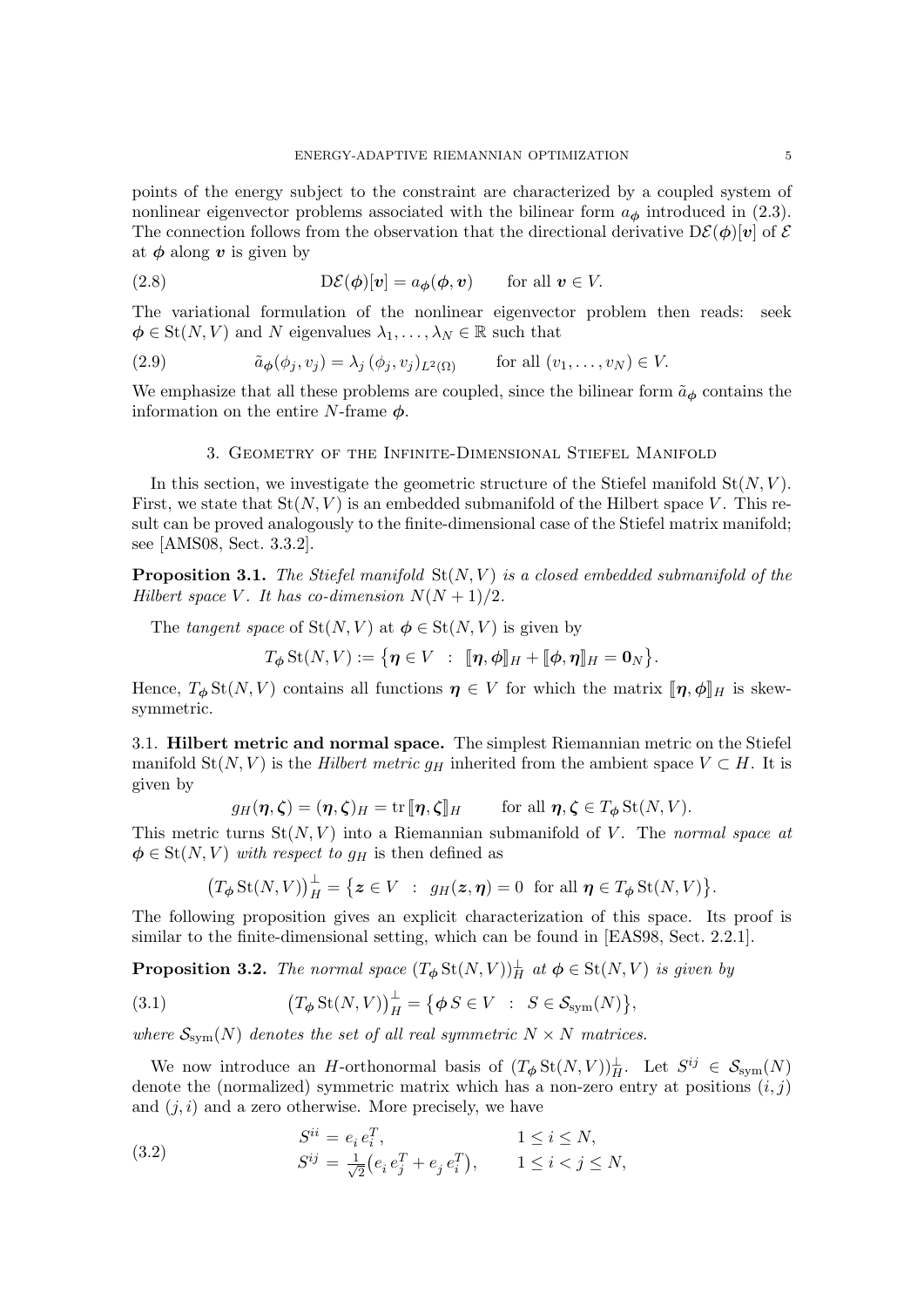where  $e_j$  denotes the jth column of  $I_N$ . Note that these matrices form a basis of  $\mathcal{S}_{sym}(N)$ . For  $1 \leq i \leq j \leq N$ , we define the functions  $\phi^{ij} := \phi S^{ij} \in (T_{\phi} \text{St}(N, V))_H^{\perp}$ . This means that

<span id="page-5-0"></span>(3.3) 
$$
\begin{aligned}\n\phi^{ii} &= (0, \dots, 0, \phi_i, 0, \dots, 0), & 1 \leq i \leq N, \\
\phi^{ij} &= \frac{1}{\sqrt{2}} (0, \dots, 0, \phi_j, 0, \dots, 0, \phi_i, \dots, 0), & 1 \leq i < j \leq N,\n\end{aligned}
$$

where  $\phi_j$  (the j<sup>th</sup> component of  $\phi$ ) is placed at the *i*<sup>th</sup> position and  $\phi_i$  at the j<sup>th</sup> position. Properties of these functions are summarized in the following proposition.

<span id="page-5-3"></span>**Proposition 3.3.** Let  $\phi \in \text{St}(N, V)$ . Then the functions  $\phi^{ij}$ ,  $1 \le i \le j \le N$ , introduced in [\(3.3\)](#page-5-0) form an H-orthonormal basis of  $(T_{\phi} St(N, V))_{H}^{\perp}$ .

*Proof.* First, we show the H-orthonormality of the functions  $\phi^{ij}$ . Since  $\phi \in \text{St}(N, V)$ , we obtain

$$
(\boldsymbol{\phi}^{ii}, \boldsymbol{\phi}^{\ell\ell})_H = \sum_{m=1}^N (\phi^{ii}_m, \phi^{ \ell\ell}_m)_{L^2(\Omega)} = \sum_{m=1}^N \delta_{im} \delta_{\ell m} (\phi_i, \phi_{\ell})_{L^2(\Omega)} = \delta_{i\ell}.
$$

For  $k < \ell$ , we have

$$
(\phi^{ii}, \phi^{k\ell})_H = (\phi_i, \phi_i^{k\ell})_{L^2(\Omega)} = \frac{1}{\sqrt{2}} \delta_{ik}(\phi_i, \phi_{\ell})_{L^2(\Omega)} + \frac{1}{\sqrt{2}} \delta_{i\ell}(\phi_i, \phi_k)_{L^2(\Omega)} = \sqrt{2} \delta_{ik} \delta_{i\ell} = 0.
$$

Finally, for  $i < j$  and  $k < \ell$ , which implies  $\delta_{i\ell} \delta_{jk} = 0$ , we derive

$$
(\phi^{ij}, \phi^{k\ell})_H = \sum_{m=1}^N (\phi^{ij}_m, \phi^{k\ell}_m)_{L^2(\Omega)} = \frac{1}{2} \left( \delta_{ik} \delta_{j\ell} + \delta_{j\ell} \delta_{ik} \right) = \delta_{ik} \delta_{j\ell}.
$$

Obviously, the functions  $\phi^{ij}$ ,  $1 \leq i \leq j \leq N$ , span  $(T_{\phi} \text{St}(N, V))_{H}^{\perp}$  and, hence, they form an H-orthonormal basis of  $(T_{\phi} St(N, V))_{H}^{\perp}$ .  $\frac{1}{H}$ .

3.2. The  $a_{\phi}$ -metric, normal space, and  $a_{\phi}$ -orthogonal projection. An alternative Riemannian metric on the Stiefel manifold  $St(N, V)$  can be defined by using the inner product  $a_{\phi}(\cdot, \cdot)$  introduced in [\(2.3\)](#page-2-2) as

<span id="page-5-1"></span>
$$
g_a(\eta, \zeta) = a_{\phi}(\eta, \zeta)
$$
 for all  $\eta, \zeta \in T_{\phi} \text{St}(N, V)$ .

Then the normal space at  $\phi \in \text{St}(N, V)$  with respect to  $g_a$  is defined as

$$
(T_{\boldsymbol{\phi}}\operatorname{St}(N,V))^\perp_a = \{ \boldsymbol{z} \in V \ : \ g_a(\boldsymbol{z},\boldsymbol{\eta}) = 0 \ \text{ for all } \boldsymbol{\eta} \in T_{\boldsymbol{\phi}}\operatorname{St}(N,V) \}.
$$

Our goal is now to construct a basis of  $(T_{\phi} St(N, V))_{a}^{\perp}$ . To this end, we introduce the functions  $\psi^{k\ell} \in V$  for  $1 \leq k \leq \ell \leq N$  as solutions to

<span id="page-5-2"></span>(3.4a) 
$$
a_{\phi}(\psi^{k\ell}, \eta) = 0 \quad \text{for all } \eta \in T_{\phi} \text{St}(N, V),
$$

<span id="page-5-4"></span>(3.4b) 
$$
(\psi^{k\ell}, \phi^{ij})_H = \delta_{ik}\delta_{j\ell} \quad \text{for } 1 \le i \le j \le N,
$$

where  $\phi^{ij}$  are defined in [\(3.3\)](#page-5-0). The following proposition establishes the well-posedness of these problems.

**Proposition 3.4.** There exist unique functions  $\psi^{k\ell} \in V$ ,  $1 \leq k \leq \ell \leq N$ , satisfying [\(3.4\)](#page-5-1).

*Proof.* Let the indices  $1 \leq k \leq \ell \leq N$  be arbitrary but fixed. We can write [\(3.4\)](#page-5-1) as a saddle point problem. Hence, we seek for  $\psi^{k\ell} \in V$  and Lagrange multipliers  $\mu^{ij} \in \mathbb{R}$ ,  $1 \leq i \leq j \leq N$ , such that

$$
a_{\phi}(\psi^{k\ell}, \mathbf{v}) + \sum_{i \le j} (\phi^{ij}, \mathbf{v})_{H} \mu^{ij} = 0 \quad \text{for all } \mathbf{v} \in V,
$$
  

$$
(\psi^{k\ell}, \phi^{ij})_{H} = \delta_{ik} \delta_{j\ell} \quad \text{for } 1 \le i \le j \le N.
$$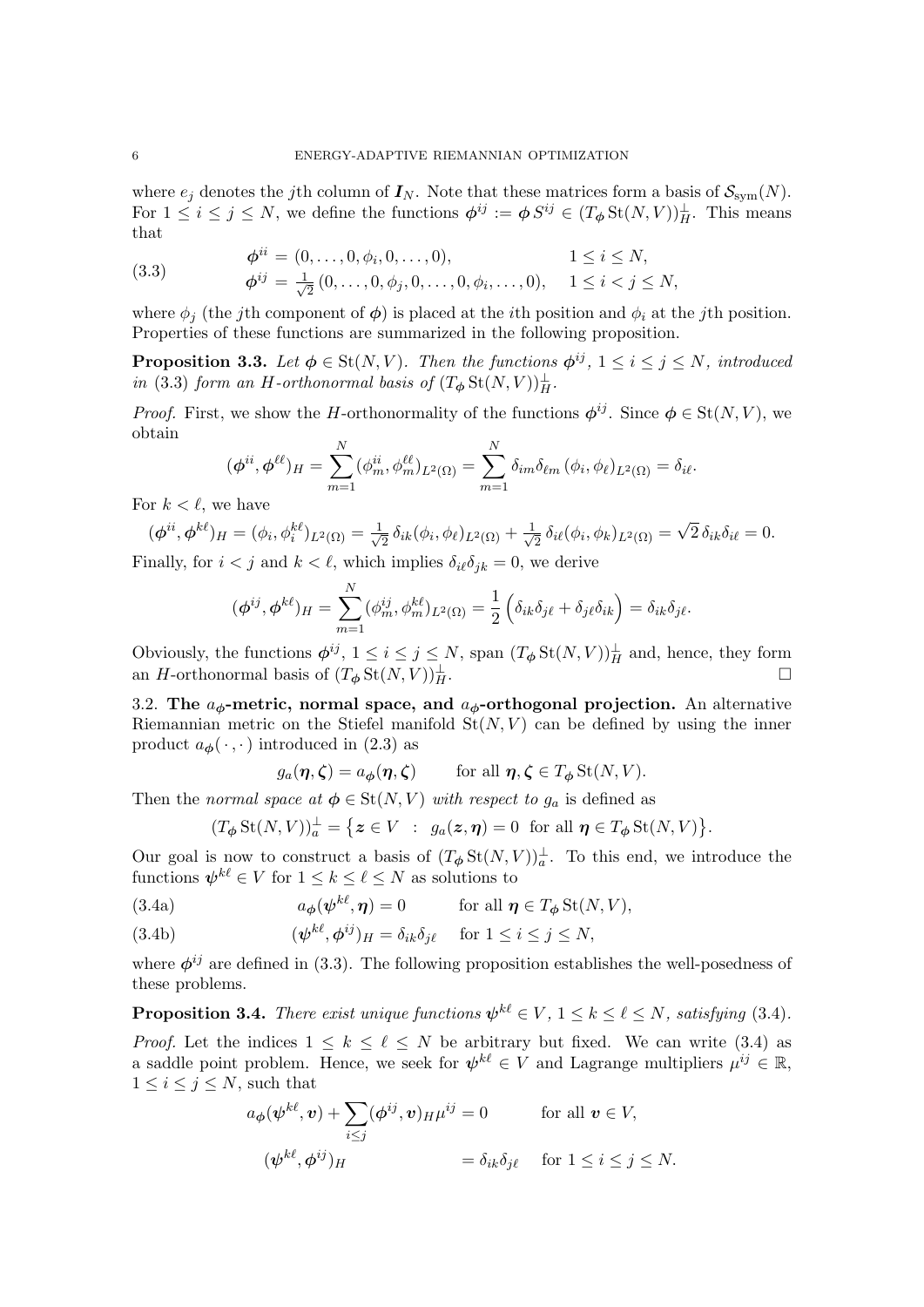By Assumption [2.2,](#page-2-3) the bilinear form  $a_{\phi}$  is coercive. Moreover, the number of constraints equals  $N(N + 1)/2$  and is, hence, finite. In this case, the corresponding inf-sup stability follows from the linear independence of the functions  $\phi^{ij}$ . As a result, [\[Bra07,](#page-21-4) Ch. III.4] implies the existence of a unique solution  $\psi^{k\ell} \in V$ . Note that  $\psi^{k\ell}$  satisfies [\(3.4a\)](#page-5-2), since by Proposition [3.3,](#page-5-3) we have  $(\bar{\phi}^{ij}, \eta)_H = 0$  for all  $\eta \in T_{\phi}$  St $(N, V)$ .

Next, we characterize the normal space  $(T_{\phi} \text{St}(N, V))_a^{\perp}$  by providing a basis of it.

**Proposition 3.5.** Let  $\phi \in \text{St}(N, V)$ . Then the functions  $\psi^{k\ell} \in V$ ,  $1 \leq k \leq \ell \leq N$ , satisfying [\(3.4\)](#page-5-1) form a basis of the normal space  $(T_{\phi} St(N, V))_{a}^{\perp}$ .

*Proof.* It follows from [\(3.4a\)](#page-5-2) that  $\psi^{k\ell} \in (T_{\phi} \text{St}(N, V))_a^{\perp}$ . Further, [\(3.4b\)](#page-5-4) implies that these functions are linearly independent. Taking into account that  $(T_{\phi} St(N, V))_a^{\perp}$  has dimension  $N(N+1)/2$ , we obtain the result.

<span id="page-6-0"></span>Any element  $v \in V$  can be uniquely decomposed as  $v = P_{\phi}(v) + P_{\phi}^{\perp}(v)$ , where  $P_{\phi}$  and  $P_{\phi}^{\perp}$  denote the  $a_{\phi}$ -orthogonal projections onto  $T_{\phi}$  St $(N, V)$  and  $(T_{\phi}$  St $(N, V))_{a}^{\perp}$ , respectively. The projection operator  $P_{\phi}$  satisfies the conditions  $P_{\phi} \circ P_{\phi} = P_{\phi}$  and

<span id="page-6-2"></span>
$$
(3.5a) \t\t\t[ P_{\boldsymbol{\phi}}(\boldsymbol{v}), \boldsymbol{\phi}]_H + [\![\boldsymbol{\phi}, P_{\boldsymbol{\phi}}(\boldsymbol{v})]\!]_H = \mathbf{0}_N,
$$

<span id="page-6-3"></span>(3.5b)  $a_{\phi}(\mathbf{v} - P_{\phi}(\mathbf{v}), \boldsymbol{\eta}) = 0$  for all  $\boldsymbol{\eta} \in T_{\phi} \text{St}(N, V)$ .

Note that [\(3.5\)](#page-6-0) implies that range  $P_{\phi} = T_{\phi} \text{St}(N, V)$  and ker  $P_{\phi} = (T_{\phi} \text{St}(N, V))_a^{\perp}$ . For the construction of such an operator, we use the basis functions  $\psi^{k\ell}$ . It turns out that for any  $v \in V$ ,  $P_{\phi}(v)$  can be written as

<span id="page-6-1"></span>(3.6) 
$$
P_{\phi}(v) = v - \sum_{k \leq \ell} (v, \phi^{k\ell})_H \psi^{k\ell}
$$
  
=  $v - \sum_{k=1}^N (v_k, \phi_k)_{L^2(\Omega)} \psi^{k\ell} - \frac{1}{\sqrt{2}} \sum_{k < \ell} \left[ (v_k, \phi_\ell)_{L^2(\Omega)} + (v_\ell, \phi_k)_{L^2(\Omega)} \right] \psi^{k\ell}.$ 

The following result shows that this operator indeed satisfies the requested conditions and, hence, equals the  $a_{\phi}$ -orthogonal projection onto  $T_{\phi}$  St $(N, V)$ .

**Proposition 3.6.** For  $\phi \in St(N, V)$ , the operator  $P_{\phi}$  from [\(3.6\)](#page-6-1) is the a<sub> $\phi$ </sub>-orthogonal projection onto  $T_{\phi}$  St(N, V).

*Proof.* First, we emphasize that  $P_{\phi}$  in [\(3.6\)](#page-6-1) is a projection, since by Proposition [3.3](#page-5-3) all summands  $(\boldsymbol{v}, \boldsymbol{\phi}^{k\ell})_H$  vanish if  $\boldsymbol{v}$  is already an element of  $T_{\boldsymbol{\phi}}$  St $(N, V)$ .

Next, we verify condition [\(3.5a\)](#page-6-2), which means that  $P_{\phi}$  maps V into  $T_{\phi}$  St $(N, V)$ . Note that for  $k < \ell$ , we obtain from [\(3.4b\)](#page-5-4) that

$$
(\psi_i^{k\ell}, \phi_i)_{L^2(\Omega)} = (\psi^{k\ell}, \phi^{ii})_H = \delta_{ik}\delta_{i\ell} = 0, \qquad i = 1, \dots, N.
$$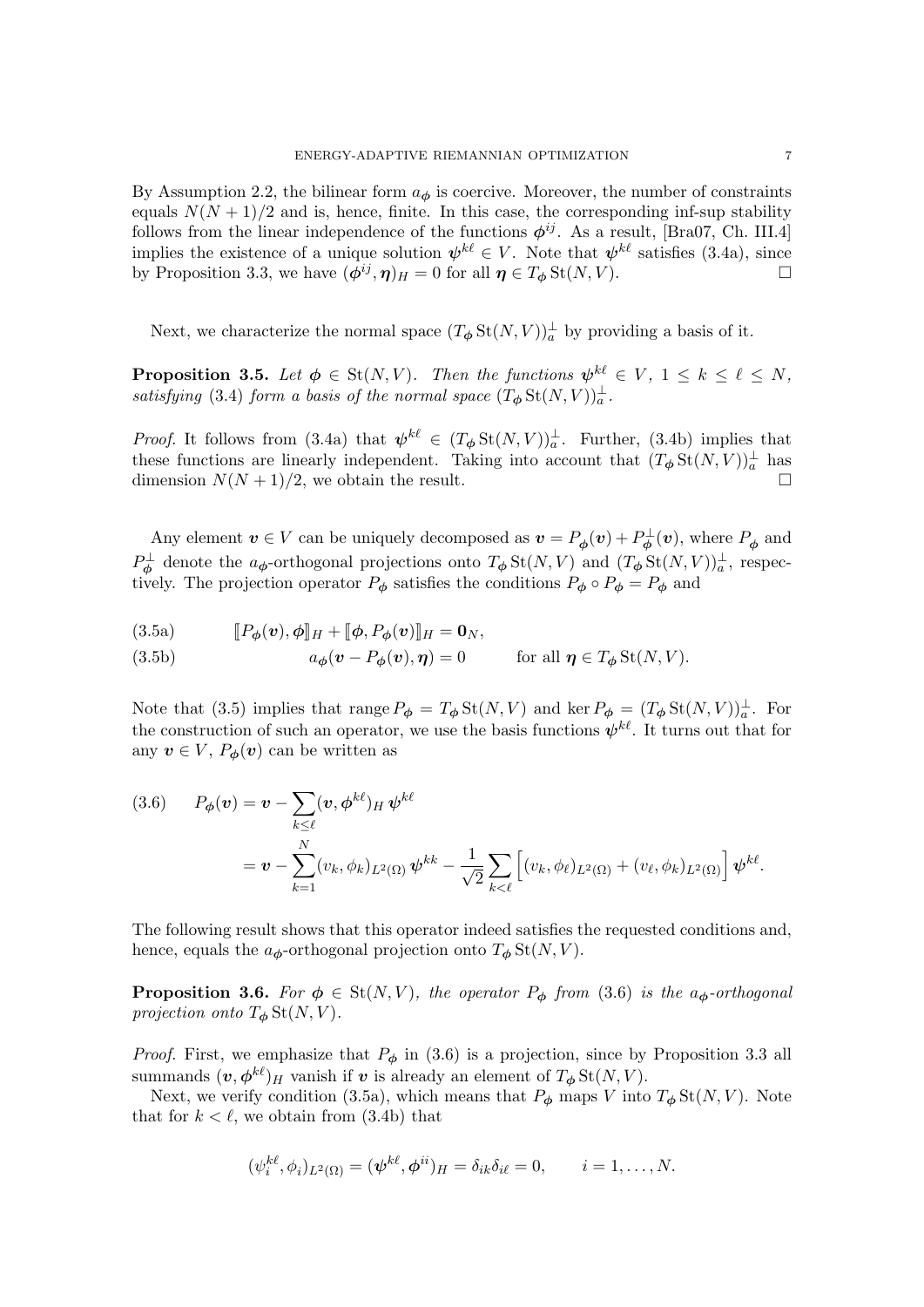This implies  $(\llbracket P_{\phi}(v), \phi \rrbracket_H + \llbracket \phi, P_{\phi}(v) \rrbracket_H)_{i,i} = 2 (\llbracket P_{\phi}(v), \phi \rrbracket_H)_{i,i} = 0$  for all  $v \in V$ . Further, for  $i \neq j$ , we observe that

$$
\begin{split}\n&\left(\llbracket P_{\phi}(\boldsymbol{v}), \phi \rrbracket_{H} + \llbracket \phi, P_{\phi}(\boldsymbol{v}) \rrbracket_{H}\right)_{i,j} \\
&= \left( (P_{\phi}(\boldsymbol{v}))_{i}, \phi_{j} \right)_{L^{2}(\Omega)} + \left( (P_{\phi}(\boldsymbol{v}))_{j}, \phi_{i} \right)_{L^{2}(\Omega)} \\
&= (v_{i}, \phi_{j})_{L^{2}(\Omega)} + (v_{j}, \phi_{i})_{L^{2}(\Omega)} \\
&\quad - \frac{1}{\sqrt{2}} \sum_{k < \ell} \left[ (v_{k}, \phi_{\ell})_{L^{2}(\Omega)} + (v_{\ell}, \phi_{k})_{L^{2}(\Omega)} \right] \left[ (\psi_{i}^{k\ell}, \phi_{j})_{L^{2}(\Omega)} + (\psi_{j}^{k\ell}, \phi_{i})_{L^{2}(\Omega)} \right] \\
&= (v_{i}, \phi_{j})_{L^{2}(\Omega)} + (v_{j}, \phi_{i})_{L^{2}(\Omega)} - \sum_{k < \ell} \left[ (v_{k}, \phi_{\ell})_{L^{2}(\Omega)} + (v_{\ell}, \phi_{k})_{L^{2}(\Omega)} \right] \delta_{ik} \delta_{j\ell} = 0.\n\end{split}
$$

Finally, we show the  $a_{\phi}$ -orthogonality property [\(3.5b\)](#page-6-3). Indeed, for any  $\eta \in T_{\phi}$  St $(N, V)$ , [\(3.6\)](#page-6-1) and [\(3.4a\)](#page-5-2) yield

$$
a_{\boldsymbol{\phi}}(\boldsymbol{v} - P_{\boldsymbol{\phi}}(\boldsymbol{v}), \boldsymbol{\eta}) = \sum_{k \leq \ell} (\boldsymbol{v}, \boldsymbol{\phi}^{k\ell})_H a_{\boldsymbol{\phi}}(\boldsymbol{\psi}^{k\ell}, \boldsymbol{\eta}) = 0.
$$

Thus,  $P_{\phi}$  is the  $a_{\phi}$ -orthogonal projection onto  $T_{\phi}$  St $(N, V)$ .

For the Riemannian gradient descent method, which will be introduced in Section [4,](#page-12-0) we are especially interested in the projection operator  $P_{\phi}$  applied to  $\phi \in \text{St}(N, V)$ . In this case, we get

<span id="page-7-0"></span>
$$
P_{\boldsymbol{\phi}}(\boldsymbol{\phi}) = \boldsymbol{\phi} - \sum_{k=1}^N (\phi_k, \phi_k)_{L^2(\Omega)} \boldsymbol{\psi}^{kk} = \boldsymbol{\phi} - \sum_{k=1}^N \boldsymbol{\psi}^{kk}.
$$

Hence, for the computation of  $P_{\phi}(\phi)$ , one only needs the sum  $\psi := \sum_{k=1}^{N} \psi^{kk}$  of the functions  $\psi^{kk} \in V, k = 1, ..., N$ . It follows from [\(3.4\)](#page-5-1) that this sum is uniquely defined by the equations

(3.7a) 
$$
a_{\phi}(\psi, \eta) = 0 \quad \text{for all } \eta \in T_{\phi} \text{St}(N, V),
$$

(3.7b) 
$$
(\psi, \phi S^{ij})_H = \delta_{ij} \quad \text{for } 1 \le i \le j \le N.
$$

The following proposition provides an explicit expression for the solution  $\psi$ .

<span id="page-7-4"></span>**Proposition 3.7.** Let  $\phi \in \text{St}(N, V)$ . The unique solution of system [\(3.7\)](#page-7-0) is given by

<span id="page-7-3"></span>(3.8) 
$$
\psi = \mathcal{A}_{\phi}^{-1} \phi \, [\phi, \mathcal{A}_{\phi}^{-1} \phi]_{H}^{-1}.
$$

Proof. System [\(3.7\)](#page-7-0) is equivalent to the saddle point problem

(3.9a) 
$$
a_{\phi}(\psi, \mathbf{v}) + \sum_{i \leq j} (\phi S^{ij}, \mathbf{v})_{H} \mu^{ij} = 0 \quad \text{for all } \mathbf{v} \in V,
$$

<span id="page-7-1"></span>(3.9b) 
$$
(\psi, \phi S^{ij})_H = \delta_{ij} \quad \text{for } 1 \leq i \leq j \leq N
$$

for  $\psi \in V$  and the Lagrange multipliers  $\mu^{ij} \in \mathbb{R}$ . Using the special structure of the matrices  $S^{ij}$  in [\(3.2\)](#page-4-1), the constraint conditions [\(3.9b\)](#page-7-1) can be written as sym $([\![\psi, \phi]\!]_H) = I_N$ , where  $\text{sym}(A) = \frac{1}{2}(A + A^T)$  denotes the symmetric part of a matrix  $A \in \mathbb{R}^{N \times N}$ . Further, we obtain

<span id="page-7-2"></span>
$$
\sum_{i \leq j} (\phi S^{ij}, v)_{H} \mu^{ij} = (\phi \sum_{i \leq j} S^{ij} \mu^{ij}, v)_{H} = (\phi S, v)_{H}
$$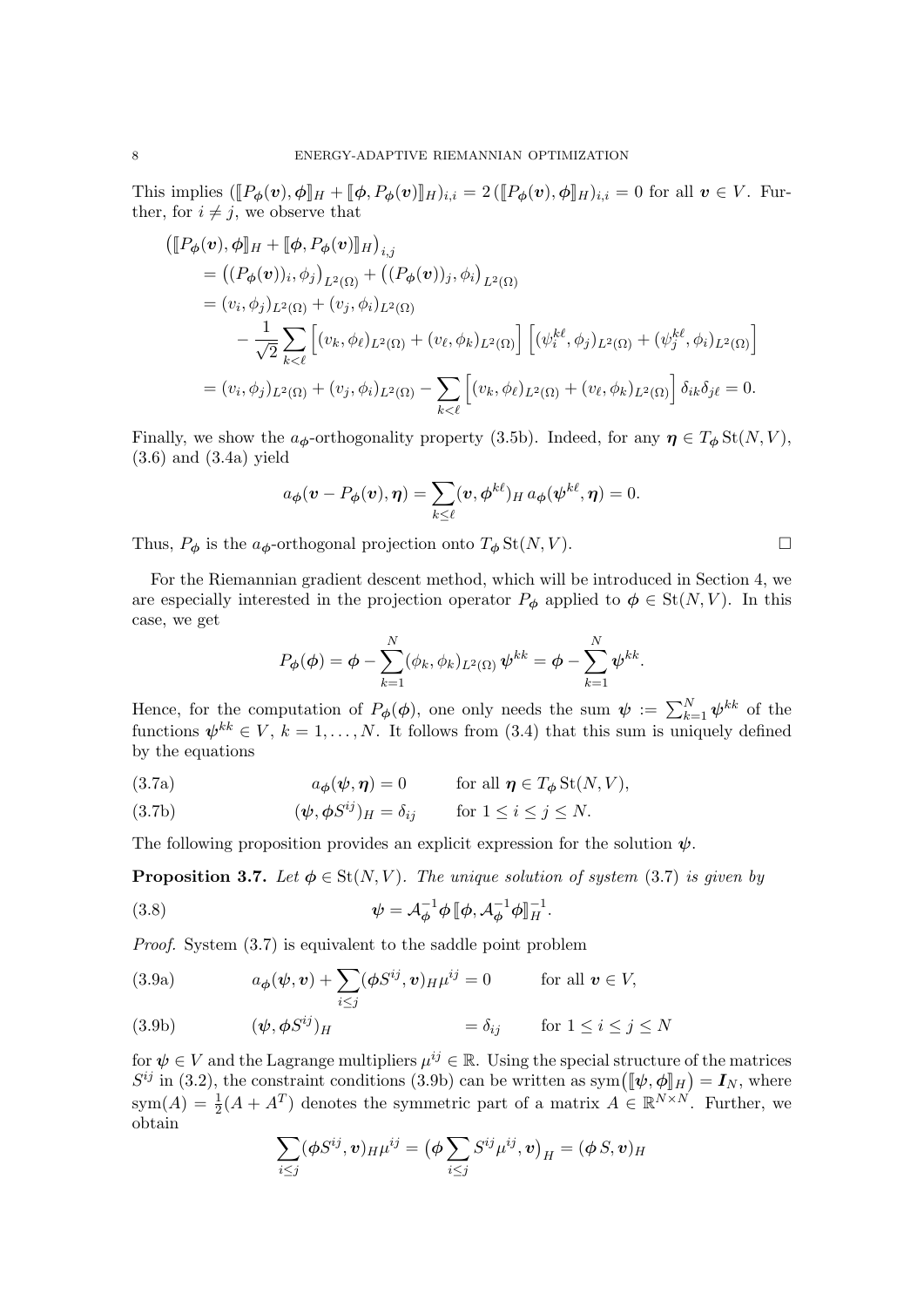with the symmetric matrix  $S = \sum_{i \leq j} S^{ij} \mu^{ij}$ . As a result, system [\(3.9\)](#page-7-2) takes the form

<span id="page-8-0"></span>(3.10a) 
$$
a_{\boldsymbol{\phi}}(\boldsymbol{\psi}, \boldsymbol{v}) + (\boldsymbol{\phi} \, S, \boldsymbol{v})_H = 0 \quad \text{for all } \boldsymbol{v} \in V,
$$

<span id="page-8-1"></span>(3.10b)  $\text{sym}([\![\psi,\phi]\!]_H) = \mathbf{I}_N.$ 

Using  $(2.5)$ , we derive from  $(3.10a)$  that

<span id="page-8-2"></span>
$$
0 = a_{\phi}(\psi, \mathbf{v}) + a_{\phi}(\mathcal{A}_{\phi}^{-1} \phi S, \mathbf{v}) = a_{\phi}(\psi + \mathcal{A}_{\phi}^{-1} \phi S, \mathbf{v}) \quad \text{for all } \mathbf{v} \in V
$$

and, hence,  $\psi = -\mathcal{A}_{\phi}^{-1} \phi S$ . Substituting this function into [\(3.10b\)](#page-8-1) yields the Lyapunov equation

(3.11) 
$$
\[\![\phi, \mathcal{A}_{\phi}^{-1}\phi]\!]_H S + S \[\![\phi, \mathcal{A}_{\phi}^{-1}\phi]\!]_H = -2\boldsymbol{I}_N
$$

for S. By Proposition [2.3,](#page-3-0) the matrix  $[\![\phi, \mathcal{A}_{\phi}^{-1} \phi]\!]_H$  is symmetric positive definite. In this case, the Lyapunov equation [\(3.11\)](#page-8-2) has a unique symmetric solution [\[LT85,](#page-22-18) Th. 12.3.2] given by  $S = -\llbracket \phi, \mathcal{A}_{\phi}^{-1} \phi \rrbracket_{H}^{-1}$ . This finally gives the expression [\(3.8\)](#page-7-3).

<span id="page-8-6"></span>3.3. Retractions. Next, we introduce the concept of retractions on the Stiefel manifold  $St(N, V)$ . Retractions provide a useful tool in Riemannian optimization which allows us to keep the iteration points on the manifold.

<span id="page-8-5"></span>**Definition 3.8** (Retraction). Let  $T St(N, V)$  be the tangent bundle of  $St(N, V)$ . A smooth map  $\mathcal{R}: T\mathrm{St}(N, V) \to \mathrm{St}(N, V)$  is called a *retraction on*  $\mathrm{St}(N, V)$  if for all  $\phi \in \mathrm{St}(N, V)$ , the restriction  $\mathcal{R}_{\phi} = \mathcal{R}|_{T_{\phi} \text{St}(N, V)}$  on  $T_{\phi} \text{St}(N, V)$  has the following properties:

a)  $\mathcal{R}_{\phi}(\mathbf{0}_{\phi}) = \mathcal{R}(\phi, \mathbf{0}_{\phi}) = \phi$ , where  $\mathbf{0}_{\phi}$  denotes the zero element of  $T_{\phi}$  St $(N, V)$ ,

b) 
$$
\frac{\mathrm{d}}{\mathrm{d}t}\mathcal{R}_{\phi}(t\eta)\big|_{t=0} = \eta
$$
 for all  $\eta \in T_{\phi} \text{St}(N, V)$ .

In [\[AMS08,](#page-21-3) Ex. 4.1.3] and [\[AM12,](#page-21-5) [EAS98,](#page-22-17) [KFT13,](#page-22-19) [SA19\]](#page-22-20), several retractions on the (generalized) Stiefel matrix manifold have been introduced and compared with respect to computational cost and accuracy. Here, we extend some of the decomposition-based retractions to the manifold  $St(N, V)$ .

<span id="page-8-7"></span>3.3.1. The projective retraction. First, we introduce a retraction based on the polar decomposition and show that it provides a projection onto  $St(N, V)$ .

Similarly to the matrix case, e.g., [\[GL13,](#page-22-21) Sect. 9.4.3], we define the *polar decomposition* of  $v \in V$  as  $v = uS$ , where  $u \in St(N, V)$  and  $S \in \mathbb{R}^{N \times N}$  is symmetric positive semidefinite. Such a decomposition always exists. If the components of  $v$  are linearly independent, then the matrix  $[\![v, v]\!]_H$  is positive definite. In this case,  $S = [\![v, v]\!]_H^{1/2}$  is positive definite and the factor  $\boldsymbol{u} = \boldsymbol{v} \left[ \boldsymbol{v}, \boldsymbol{v} \right]_{H}^{-1/2}$  is unique.<br>For any  $(A, \boldsymbol{v}) \in T_{\boldsymbol{v}}^{(k)}(N, V)$  i.e., and

For any  $(\phi, \eta) \in T$  St $(N, V)$ , i.e.,  $\eta \in T_{\phi}$  St $(N, V)$ , the components of  $\phi + \eta$  are linearly independent, since the matrix

<span id="page-8-3"></span>(3.12) 
$$
\llbracket \boldsymbol{\phi} + \boldsymbol{\eta}, \boldsymbol{\phi} + \boldsymbol{\eta} \rrbracket_H = \llbracket \boldsymbol{\phi}, \boldsymbol{\phi} \rrbracket_H + \llbracket \boldsymbol{\phi}, \boldsymbol{\eta} \rrbracket_H + \llbracket \boldsymbol{\eta}, \boldsymbol{\phi} \rrbracket_H + \llbracket \boldsymbol{\eta}, \boldsymbol{\eta} \rrbracket_H = \boldsymbol{I}_N + \llbracket \boldsymbol{\eta}, \boldsymbol{\eta} \rrbracket_H
$$

is positive definite. Then we can use the polar decomposition of  $\phi + \eta$  to define a retraction on  $St(N, V)$ .

**Proposition 3.9.** For  $(\phi, \eta) \in T \text{St}(N, V)$ , the map

<span id="page-8-4"></span>(3.13) 
$$
\mathcal{R}(\phi,\eta) := (\phi+\eta)\big(\mathbf{I}_N + [\![\eta,\eta]\!]_H\big)^{-1/2}
$$

is a retraction on  $St(N, V)$ .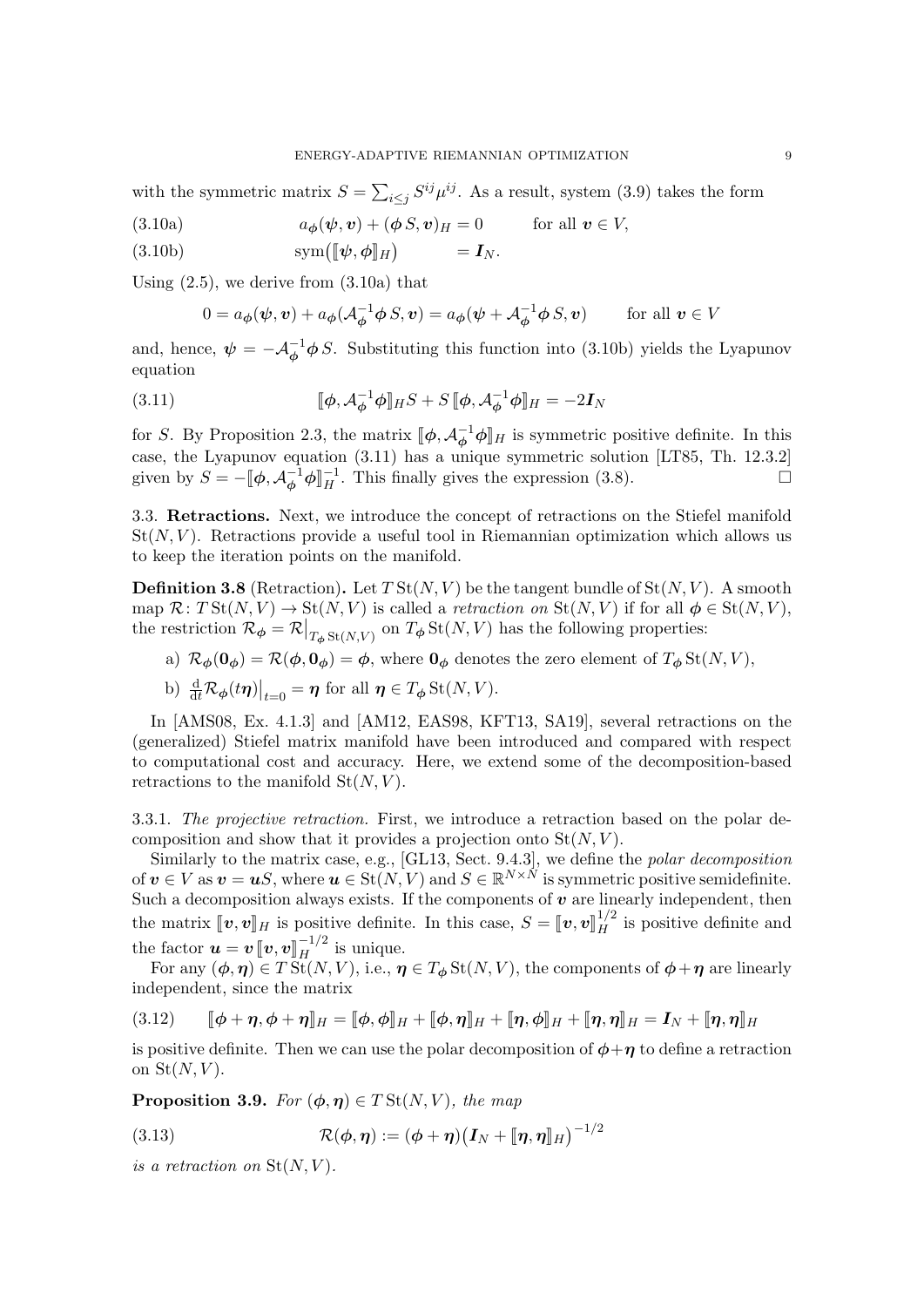*Proof.* Let  $(\phi, \eta) \in T\text{St}(N, V)$ . First, we verify that  $\mathcal{R}(\phi, \eta)$  belongs to  $\text{St}(N, V)$ . Using Lemma [2.1](#page-2-6) and  $(3.12)$ , we obtain

$$
\llbracket \mathcal{R}(\phi,\eta),\mathcal{R}(\phi,\eta) \rrbracket_H = \llbracket (\phi+\eta) \big( I_N + \llbracket \eta,\eta \rrbracket_H \big)^{-1/2}, (\phi+\eta) \big( I_N + \llbracket \eta,\eta \rrbracket_H \big)^{-1/2} \rrbracket_H = \big( I_N + \llbracket \eta,\eta \rrbracket_H \big)^{-1/2} \big( I_N + \llbracket \eta,\eta \rrbracket_H \big) \big( I_N + \llbracket \eta,\eta \rrbracket_H \big)^{-1/2} = I_N,
$$

and, hence,  $\mathcal{R}(\phi, \eta) \in \text{St}(N, V)$ . Furthermore, we have  $\mathcal{R}_{\phi}(0_{\phi}) = \phi$  and

$$
\frac{\mathrm{d}}{\mathrm{d}t}\mathcal{R}_{\phi}(t\boldsymbol{\eta})\Big|_{t=0} = \frac{\mathrm{d}}{\mathrm{d}t}(\phi + t\boldsymbol{\eta})\big(\boldsymbol{I}_{N} + t^{2}[\![\boldsymbol{\eta},\boldsymbol{\eta}]\!]_{H}\big)^{-1/2}\Big|_{t=0}
$$
\n
$$
= -t(\phi + t\boldsymbol{\eta})[\![\boldsymbol{\eta},\boldsymbol{\eta}]\!]_{H}\big(\boldsymbol{I}_{N} + t^{2}[\![\boldsymbol{\eta},\boldsymbol{\eta}]\!]_{H}\big)^{-3/2} + \boldsymbol{\eta}\left(\boldsymbol{I}_{N} + t^{2}[\![\boldsymbol{\eta},\boldsymbol{\eta}]\!]_{H}\right)^{-1/2}\Big|_{t=0}
$$
\n
$$
= \boldsymbol{\eta}.
$$

This shows that R defined in [\(3.13\)](#page-8-4) is the retraction on  $St(N, V)$ .

The evaluation of the retraction in [\(3.13\)](#page-8-4) involves the computation of the outer product  $[\![\boldsymbol{\eta},\boldsymbol{\eta}]\!]_H$  and the eigenvalue decomposition

<span id="page-9-0"></span>(3.14) 
$$
\mathbf{I}_N + [\![\boldsymbol{\eta},\boldsymbol{\eta}]\!]_H = QDQ^T,
$$

where  $Q \in \mathbb{R}^{N \times N}$  is orthogonal and  $D = \text{diag}(d_1, \ldots, d_N)$  with  $d_j > 0$  for  $j = 1, \ldots, N$ . With this, we obtain  $\mathcal{R}(\phi, \eta) = (\phi + \eta) Q D^{-1/2} Q^T$ .

Remark 3.10. For stability reasons, we recommend to use  $\llbracket \phi + \eta, \phi + \eta \rrbracket_H$  instead of  $I_N + [\![\eta,\eta]\!]_H$  in [\(3.14\)](#page-9-0). A similar suggestion for the generalized Stiefel matrix manifold can be found in [\[SA19\]](#page-22-20). Note that, due to [\(3.12\)](#page-8-3), both expressions are equivalent if  $\phi \in \text{St}(N, V)$  and  $\eta \in T_{\phi} \text{St}(N, V)$ .

The polar decomposition based retraction [\(3.13\)](#page-8-4) can be viewed as a projective retraction, since it satisfies

<span id="page-9-1"></span>(3.15) 
$$
\mathcal{R}(\boldsymbol{\phi},\boldsymbol{\eta}) = \underset{\boldsymbol{\xi}\in\mathrm{St}(N,V)}{\arg\min} \|\boldsymbol{\xi} - (\boldsymbol{\phi} + \boldsymbol{\eta})\|_{H}^{2}.
$$

To prove this, we first observe that for all  $(\phi, \eta) \in T\text{St}(N, V)$ ,  $\phi + \eta$  can be represented as (3.16)  $\phi + \eta = uD^{1/2}Q^T$ ,

where  $u \in St(N, V)$  and D, Q are as in [\(3.14\)](#page-9-0). This decomposition is an extension of the singular value decomposition known for matrices, e.g., [\[GL13,](#page-22-21) Sect. 2.4] to the elements of V. For any  $\xi \in St(N, V)$ , we have

$$
\|\xi - (\phi + \eta)\|_{H}^{2} = \|\xi\|_{H}^{2} - 2(\xi, \phi + \eta)_{H} + \|\phi + \eta\|_{H}^{2} = N^{2} - 2(\xi, \phi + \eta)_{H} + \text{tr } D
$$

with

$$
(\boldsymbol{\xi}, \boldsymbol{\phi} + \boldsymbol{\eta})_H = \text{tr}\left( [\![ \boldsymbol{\xi}, \boldsymbol{u} \, D^{1/2} Q^T ]\!]_H \right) = \text{tr}\left( [\![ \boldsymbol{\xi}, \boldsymbol{u} ]\!]_H D^{1/2} \right)
$$
\n
$$
= \sum_{i=1}^N (\xi_i, u_i)_{L^2(\Omega)} \sqrt{d_i} \le \sum_{i=1}^N \| \xi_i \|_{L^2(\Omega)} \| u_i \|_{L^2(\Omega)} \sqrt{d_i} = \text{tr} \, D^{1/2}.
$$

For  $\boldsymbol{\xi} = \boldsymbol{u} Q^T \in \text{St}(N, V)$ , the equality

$$
(\boldsymbol{\xi}, \boldsymbol{\phi} + \boldsymbol{\eta})_H = \text{tr} \left[ \boldsymbol{u} \, Q^T, \boldsymbol{u} \, D^{1/2} Q^T \right]_H = \text{tr} \, D^{1/2}
$$

holds, i.e.,  $\xi = \boldsymbol{u} Q^T$  solves [\(3.15\)](#page-9-1). Thus,  $\mathcal{R}(\boldsymbol{\phi}, \boldsymbol{\eta}) = (\boldsymbol{\phi} + \boldsymbol{\eta}) Q D^{-1/2} Q^T = \boldsymbol{u} Q^T$  is a projection onto  $St(N, V)$ .

The following proposition shows that the retraction [\(3.13\)](#page-8-4) is second-order bounded.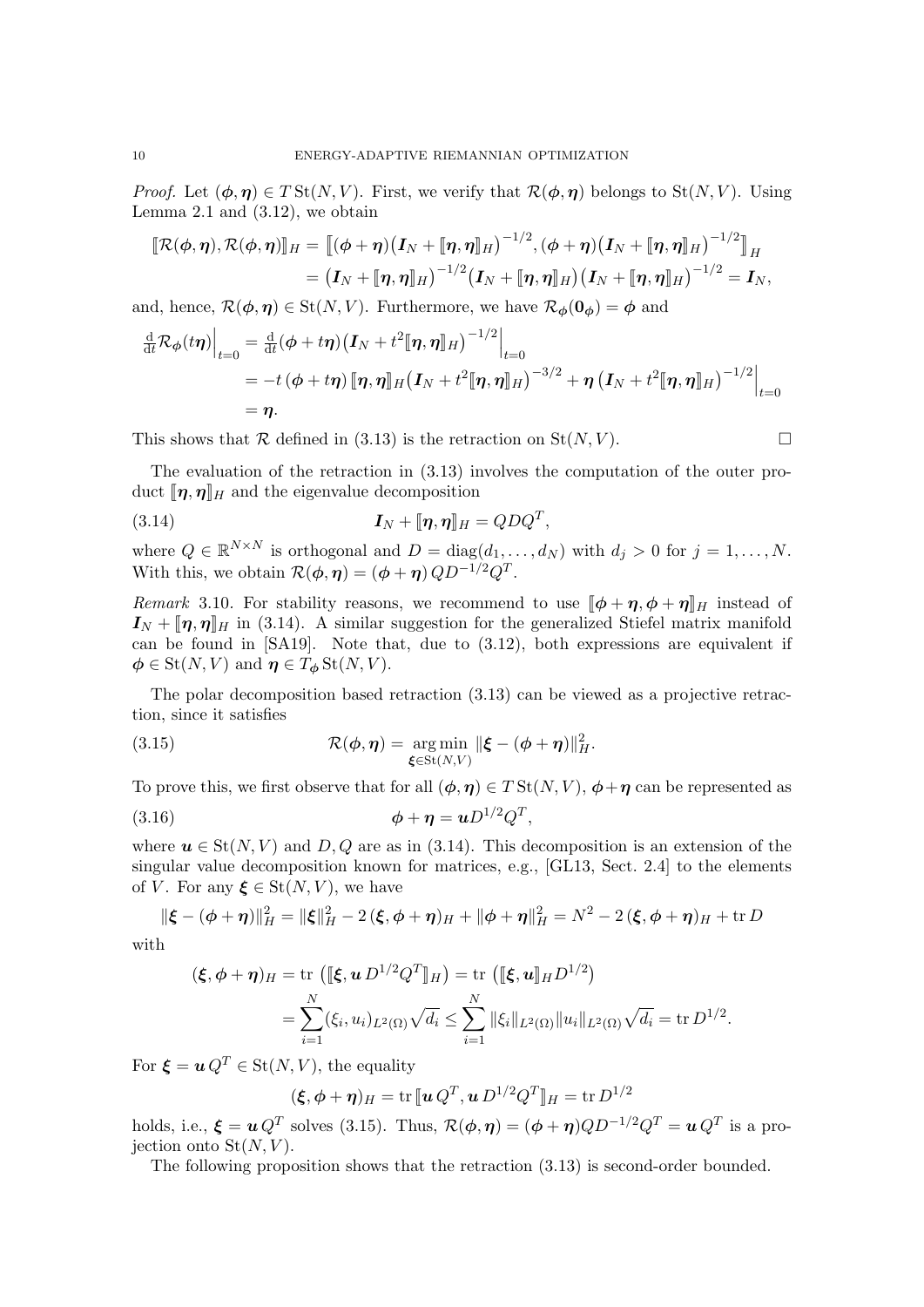<span id="page-10-4"></span>**Proposition 3.11.** The retraction  $\mathcal{R}$  in [\(3.13\)](#page-8-4) satisfies

$$
\|\mathcal{R}(\boldsymbol{\phi},t\boldsymbol{\eta})-(\boldsymbol{\phi}+t\boldsymbol{\eta})\|_{a_{\boldsymbol{\phi}}}\leq t^2\|\boldsymbol{\phi}+t\boldsymbol{\eta}\|_{a_{\boldsymbol{\phi}}}\|\boldsymbol{\eta}\|_{H}^2.
$$

*Proof.* The proof is given in Appendix [A.1.](#page-23-2)  $\Box$ 

<span id="page-10-5"></span>3.3.2. The qR-based retraction. An alternative retraction on  $St(N, V)$  can be defined by using the orthonormalization with respect to the inner product  $(\cdot, \cdot)_H$ . First, we observe that for any  $\mathbf{v} = (v_1, \ldots, v_N) \in V$  with linearly independent components, there exist  $q \in St(N, V)$  and an upper triangular matrix  $R \in \mathbb{R}^{N \times N}$  with strictly positive diagonal elements such that  $v = qR$ . The existence of such a decomposition, called qR decomposition, can be proved constructively by using the Gram-Schmidt orthonormalization procedure

<span id="page-10-3"></span>(3.17) 
$$
\tilde{q}_1 := v_1, \qquad q_1 := \frac{\tilde{q}_1}{\|\tilde{q}_1\|_{L^2(\Omega)}}, \n\tilde{q}_j := v_j - \sum_{i=1}^{j-1} (v_j, q_i)_{L^2(\Omega)} q_i, \qquad q_j := \frac{\tilde{q}_j}{\|\tilde{q}_j\|_{L^2(\Omega)}}, \qquad j = 2, ..., N.
$$

With this, we obtain  $q = (q_1, \ldots, q_N) \in \text{St}(N, V)$  and

$$
R = \begin{bmatrix} (v_1, q_1)_{L^2(\Omega)} & (v_2, q_1)_{L^2(\Omega)} & \cdots & (v_N, q_1)_{L^2(\Omega)} \\ 0 & (v_2, q_2)_{L^2(\Omega)} & \cdots & (v_N, q_2)_{L^2(\Omega)} \\ 0 & 0 & \ddots & \vdots \\ \vdots & \vdots & \ddots & \vdots \\ 0 & 0 & \cdots & 0 & (v_N, q_N)_{L^2(\Omega)} \end{bmatrix}
$$

Note that the matrix R has positive diagonal elements  $(v_j, q_j)_{L^2(\Omega)} = ||\tilde{q}_j||_{L^2(\Omega)}$ . This property of R guarantees the uniqueness of the  $qR$  decomposition. Let  $q(\mathbf{v})$  denote the factor q in  $v = qR$ . This allows us to define a  $qR$ -based retraction on the Stiefel manifold  $St(N, V)$ .

**Proposition 3.12.** For  $(\phi, \eta) \in T\text{St}(N, V)$ , the map

<span id="page-10-0"></span>(3.18) 
$$
\mathcal{R}(\boldsymbol{\phi},\boldsymbol{\eta}) := \mathrm{qf}(\boldsymbol{\phi} + \boldsymbol{\eta})
$$

is a retraction on  $St(N, V)$ .

*Proof.* Obviously,  $\mathcal{R}$  in [\(3.18\)](#page-10-0) is well defined on  $T \text{St}(N, V)$ . Further, by definition, we have  $\mathcal{R}(\phi, \eta) \in \text{St}(N, V)$  for all  $(\phi, \eta) \in T \text{St}(N, V)$  and  $\mathcal{R}_{\phi}(0_{\phi}) = \phi$ .

In order to prove the second property in Definition [3.8,](#page-8-5) we follow the lines of [\[AMS08,](#page-21-3) Ex. 8.1.5]. For any  $(\phi, \eta) \in T\text{St}(N, V)$ , we consider a curve  $\varphi(t) = \phi + t\eta$ . Let  $\varphi(t) = q(t)R(t)$  be the qR decomposition of  $\varphi(t)$ . Then, using the product rule, we have

(3.19) 
$$
\dot{\boldsymbol{\varphi}}(t) = \dot{\boldsymbol{q}}(t)R(t) + \boldsymbol{q}(t)\dot{R}(t),
$$

where  $\dot{\varphi}(t) = \frac{d}{dt}\varphi(t)$  and similar for  $q(t)$  and  $R(t)$ . For the sake of brevity, we omit the argument t in what follows. Computing the outer product of q and  $\dot{\varphi}$ , we obtain

(3.20) 
$$
\llbracket \boldsymbol{q}, \dot{\boldsymbol{\varphi}} \rrbracket_H = \llbracket \boldsymbol{q}, \dot{\boldsymbol{q}} \rrbracket_H R + \llbracket \boldsymbol{q}, \boldsymbol{q} \rrbracket_H \dot{R} = \llbracket \boldsymbol{q}, \dot{\boldsymbol{q}} \rrbracket_H R + \dot{R}.
$$

Multiplication of  $(3.20)$  by  $R^{-1}$  from the right yields

<span id="page-10-2"></span><span id="page-10-1"></span>
$$
[\![\boldsymbol{q},\dot{\boldsymbol{\varphi}}]\!]_H R^{-1} = [\![\boldsymbol{q},\dot{\boldsymbol{q}}]\!]_H + \dot{R}R^{-1},
$$

.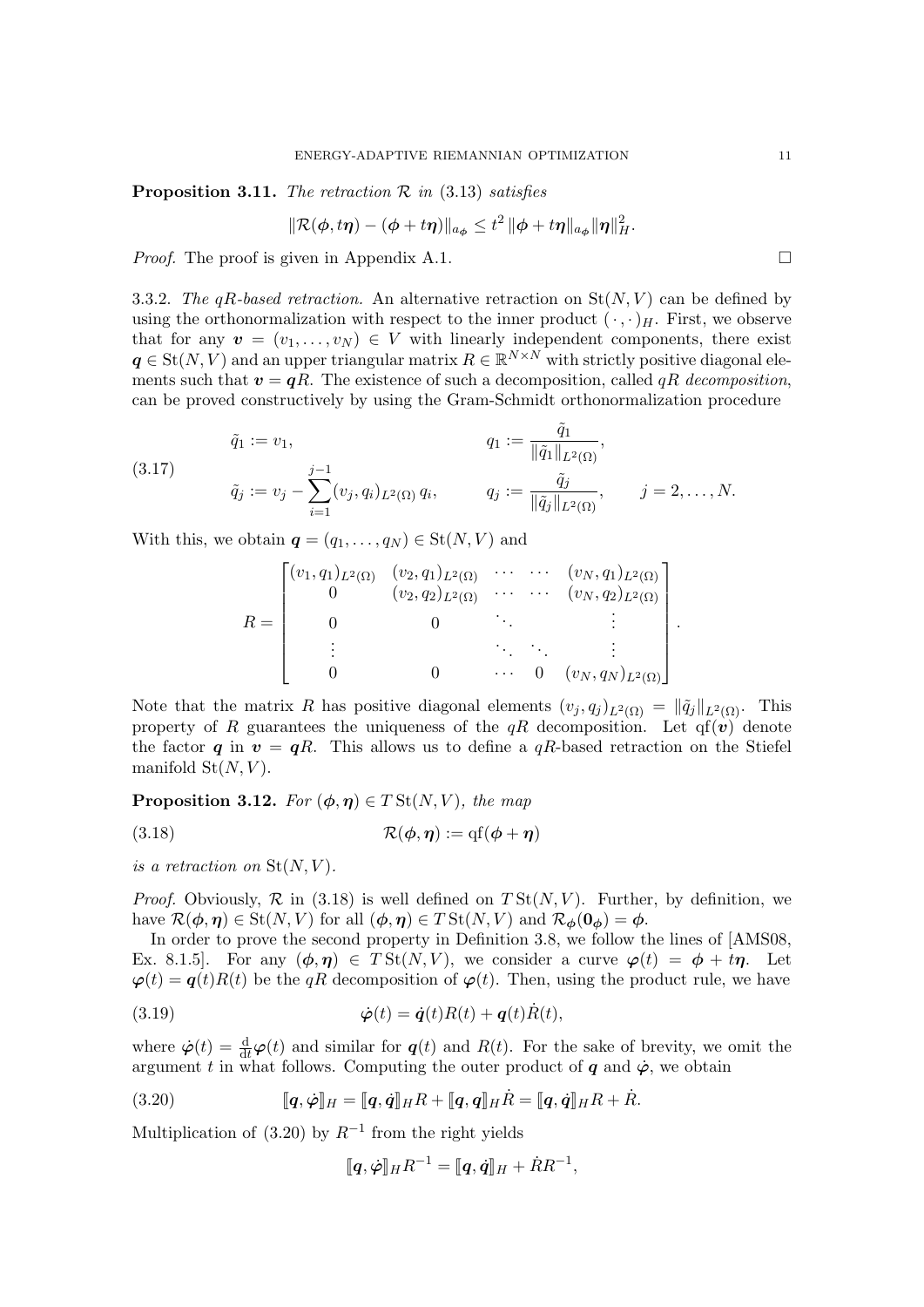<span id="page-11-0"></span>Algorithm 1 Modified Gram-Schmidt procedure

1: **Input:**  $v = (v_1, \ldots, v_N) \in V$ 2: for  $i = 1, \ldots, N$  do 3:  $r_{ii} = ||v_i||_{L^2(\Omega)}$ 4:  $q_i = v_i/r_{ii}$ 5: for  $j = i + 1, \ldots, N$  do 6:  $r_{ij} = (v_j, q_i)_{L^2(\Omega)}$ 7:  $v_j = v_j - r_{ij}q_i$ 8: **Output:**  $q = (q_1, \ldots, q_N) \in \text{St}(N, V)$  and  $R = [r_{ij}] \in \mathbb{R}^{N \times N}$  such that  $v = qR$ 

where  $[\![\boldsymbol{q}, \dot{\boldsymbol{q}}]\!]_H$  is skew-symmetric and  $\dot{R}R^{-1}$  is upper triangular. Since  $M := [\![\boldsymbol{q}, \dot{\boldsymbol{\varphi}}]\!]_H R^{-1}$ <br>can uniquely be represented as  $M = a_1 \cdot (M) + a_2 \cdot (M)$ , where  $a_2 \cdot (M)$  is skew symcan uniquely be represented as  $M = \varrho_{\text{skew}}(M) + \varrho_{\text{up}}(M)$ , where  $\varrho_{\text{skew}}(M)$  is skew-symmetric and  $\varrho_{\text{up}}(M)$  is upper triangular, we obtain

$$
\varrho_{\text{skew}}(\llbracket \boldsymbol{q}, \dot{\boldsymbol{\varphi}} \rrbracket_H R^{-1}) = \llbracket \boldsymbol{q}, \dot{\boldsymbol{q}} \rrbracket_H, \qquad \varrho_{\text{up}}(\llbracket \boldsymbol{q}, \dot{\boldsymbol{\varphi}} \rrbracket_H R^{-1}) = \dot{R} R^{-1}.
$$

Further, multiplying  $(3.20)$  by  $q$  from the left and subtracting the resulting equation from [\(3.19\)](#page-10-2), we find

$$
\dot{\boldsymbol{\varphi}} - \boldsymbol{q} \, [\![\boldsymbol{q}, \dot{\boldsymbol{\varphi}}]\!]_H = \dot{\boldsymbol{q}}R - \boldsymbol{q} \, \varrho_{\mathrm{skew}}([\![\boldsymbol{q}, \dot{\boldsymbol{\varphi}}]\!]_H R^{-1})R,
$$

which implies

$$
\dot{\boldsymbol{q}}=(\dot{\boldsymbol{\varphi}}-\boldsymbol{q}\,\llbracket\boldsymbol{q},\dot{\boldsymbol{\varphi}}\rrbracket_H)R^{-1}+\boldsymbol{q}\,\varrho_\text{skew}(\llbracket\boldsymbol{q},\dot{\boldsymbol{\varphi}}\rrbracket_HR^{-1}).
$$

Taking into account that  $\dot{\varphi}(0) = \eta$ ,  $\varphi(0) = \phi = q(0)$ ,  $R(0) = I_N$ , and that  $[\phi, \eta]_H$  is skew-symmetric, we finally obtain

<span id="page-11-1"></span>
$$
\frac{\mathrm{d}}{\mathrm{d}t}\mathcal{R}_{\phi}(t\boldsymbol{\eta})\Big|_{t=0} = \frac{\mathrm{d}}{\mathrm{d}t} q(t)\Big|_{t=0} = \boldsymbol{\eta} - \phi \, [\![\phi, \boldsymbol{\eta}]\!]_H + \phi \, [\![\phi, \boldsymbol{\eta}]\!]_H = \boldsymbol{\eta},
$$

which completes the proof.  $\Box$ 

The  $qR$ -based retraction [\(3.18\)](#page-10-0) can be computed by the modified Gram-Schmidt procedure as presented in Algorithm [1](#page-11-0) which is more numerically stable than the Gram-Schmidt process [\(3.17\)](#page-10-3). An alternative approach for evaluating [\(3.18\)](#page-10-0) is based on computing the Cholesky factorization  $[\![\phi + \eta, \phi + \eta]\!]_H = F^T F$  with an upper triangular matrix  $F \subset \mathbb{R}^{N \times N}$  and determining  $F \in \mathbb{R}^{N \times N}$  and determining

(3.21) 
$$
\mathcal{R}(\phi, \eta) = (\phi + \eta) F^{-1}.
$$

It is an extension of the Cholesky-QR-based method on the generalized matrix Stiefel manifold presented in [\[SA19\]](#page-22-20). Compared to the polar decomposition based retraction [\(3.13\)](#page-8-4), the computation of  $(3.21)$  has lower numerical complexity, especially for large N, since it requires the Cholesky factorization instead of the eigenvalue decomposition.

The following proposition establishes the second-order boundedness of the  $qR$ -based retraction [\(3.18\)](#page-10-0).

<span id="page-11-2"></span>**Proposition 3.13.** The retraction  $\mathcal{R}$  in [\(3.18\)](#page-10-0) satisfies

$$
\|\mathcal{R}(\phi,t\boldsymbol{\eta})-(\phi+t\boldsymbol{\eta})\|_{a_{\phi}}\leq \frac{t^2}{\sqrt{2}}\|\phi+t\boldsymbol{\eta}\|_{a_{\phi}}\big(1+t^2\|\boldsymbol{\eta}\|_H^2\big)^{1/2}\|\boldsymbol{\eta}\|_H^2.
$$

*Proof.* The proof is given in Appendix [A.2.](#page-23-3)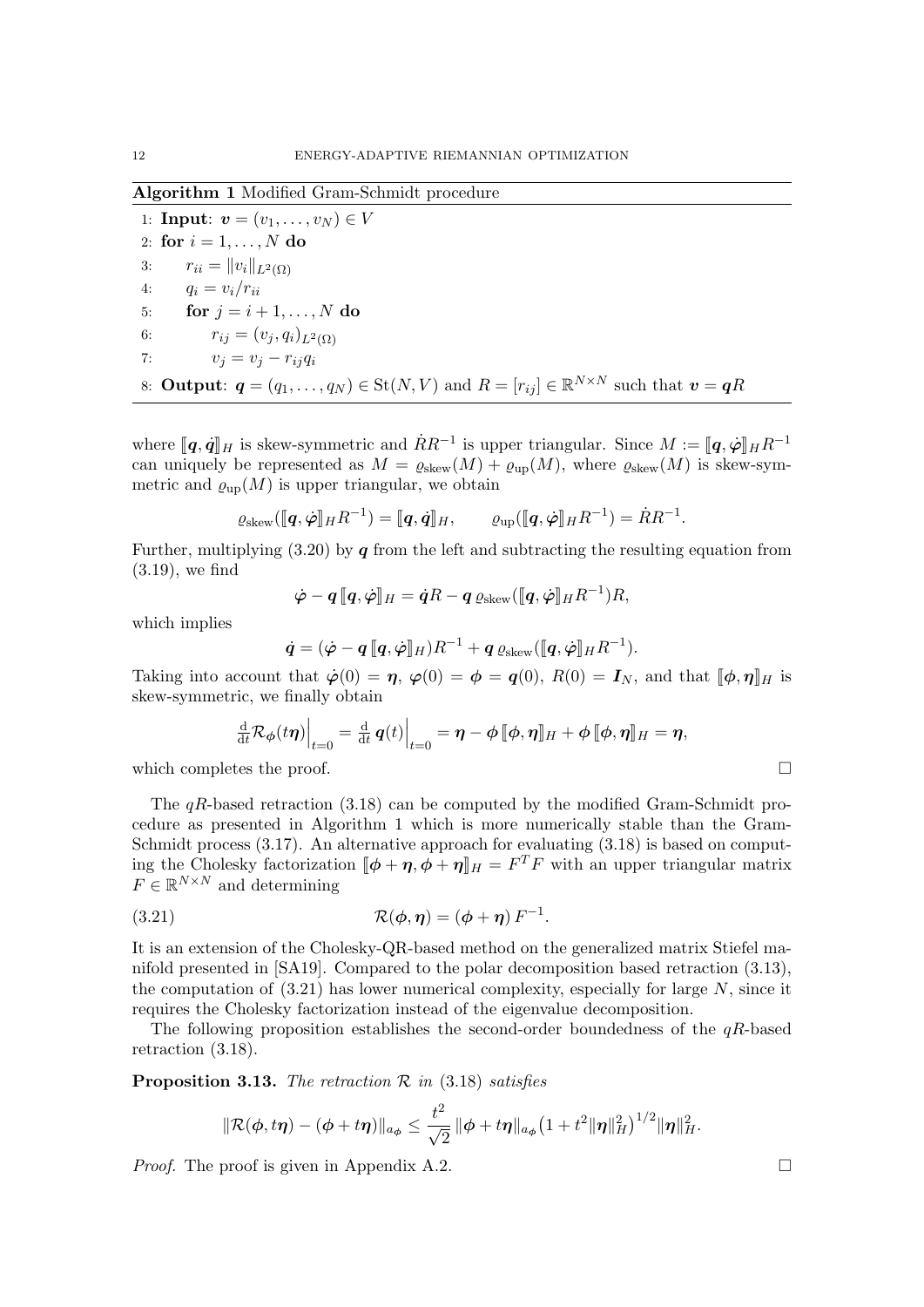#### 4. Energy-Adaptive Riemannian Gradient Descent Method

<span id="page-12-0"></span>The simplest approach to minimize the energy functional  $\mathcal E$  over  $St(N, V)$  is the gradient descent method, which requires the Riemannian gradient of  $\mathcal{E}$ . For a smooth scalar field  $\mathcal E$  on the Riemannian manifold  $St(N, V)$ , the Riemannian gradient grad  $\mathcal E(\phi)$  of  $\mathcal E$ at  $\phi \in St(N, V)$  with respect to the metric  $g_a$  is defined as the unique element of the tangent space  $T_{\phi}$  St(N, V) satisfying

$$
g_a(\operatorname{grad} \mathcal{E}(\boldsymbol{\phi}), \boldsymbol{\eta}) = a_{\boldsymbol{\phi}}(\operatorname{grad} \mathcal{E}(\boldsymbol{\phi}), \boldsymbol{\eta}) = \mathrm{D}\mathcal{E}(\boldsymbol{\phi})[\boldsymbol{\eta}] \qquad \text{ for all } \boldsymbol{\eta} \in T_{\boldsymbol{\phi}}\operatorname{St}(N, V).
$$

Since  $St(N, V)$  is an embedded submanifold of V, we obtain the following expression for the Riemannian gradient.

**Proposition 4.1.** The Riemannian gradient of the energy functional  $\mathcal{E}: V \to \mathbb{R}$  from [\(2.7\)](#page-3-1) at  $\phi \in \text{St}(N, V)$  with respect to the metric  $g_a$  is given by

(4.1) 
$$
\operatorname{grad} \mathcal{E}(\phi) = P_{\phi}(\phi) = \phi - \mathcal{A}_{\phi}^{-1} \phi \, [\phi, \mathcal{A}_{\phi}^{-1} \phi]_{H}^{-1}.
$$

Proof. Using [\(2.8\)](#page-4-2), we obtain

<span id="page-12-1"></span>
$$
a_{\boldsymbol{\phi}}(\operatorname{grad} \mathcal{E}(\boldsymbol{\phi}), \boldsymbol{\eta}) = \mathrm{D}\mathcal{E}(\boldsymbol{\phi})[\boldsymbol{\eta}] = a_{\boldsymbol{\phi}}(\boldsymbol{\phi}, \boldsymbol{\eta}) \qquad \text{for all } \boldsymbol{\eta} \in T_{\boldsymbol{\phi}}\operatorname{St}(N, V).
$$

Hence,  $a_{\phi}(\text{grad }\mathcal{E}(\phi) - \phi, \eta) = 0$  for all  $\eta \in T_{\phi} \text{St}(N, V)$ . This implies that  $\text{grad }\mathcal{E}(\phi) - \phi$ belongs to the normal space  $(T_{\phi} \operatorname{St}(N,V))^\perp_a$  and, hence,

<span id="page-12-3"></span>
$$
\operatorname{grad} \mathcal{E}(\boldsymbol{\phi}) = \boldsymbol{\phi} + P_{\boldsymbol{\phi}}^{\perp}(\operatorname{grad} \mathcal{E}(\boldsymbol{\phi}) - \boldsymbol{\phi}) = \boldsymbol{\phi} - P_{\boldsymbol{\phi}}^{\perp}(\boldsymbol{\phi}) = P_{\boldsymbol{\phi}}(\boldsymbol{\phi}).
$$

The second expression for grad  $\mathcal{E}(\phi)$  in [\(4.1\)](#page-12-1) immediately follows from Proposition [3.7.](#page-7-4)  $\Box$ 

Using the Riemannian gradient and any retraction  $\mathcal{R}$  on  $St(N, V)$  from Section [3.3,](#page-8-6) the Riemannian gradient descent method for solving the minimization problem [\(2.6\)](#page-3-2) can be formulated as follows: for given  $\boldsymbol{\phi}^{(n)} \in \mathrm{St}(N, V)$ , compute

(4.2) 
$$
\boldsymbol{\phi}^{(n+1)} = \mathcal{R}(\boldsymbol{\phi}^{(n)}, \tau_n \boldsymbol{\eta}^{(n)})
$$

with the search direction  $\eta^{(n)} = -\text{grad }\mathcal{E}(\phi^{(n)})$  and an appropriately chosen step size  $\tau_n > 0$ .

Remark 4.2 (Connection to Sobolev gradient flows). The presented minimization approach for solving the nonlinear eigenvector problem [\(2.9\)](#page-4-3) is closely related to the Sobolev gradient flow algorithm studied in [\[HP20\]](#page-22-11) for the Gross-Pitaevskii eigenvalue problem which, as will be shown in Section [5,](#page-16-0) fits in the given framework with  $N = 1$ . For general problems with  $N \geq 1$ , let  $\nabla \mathcal{E}(\phi)$  denote the Riesz representative of  $D\mathcal{E}(\phi)$  in the Hilbert space V with respect to the inner product  $a_{\phi}(\cdot, \cdot)$ . The operator  $\nabla \mathcal{E} : V \to V$  is called the  $a_{\phi}$ -Sobolev *gradient of*  $\mathcal{E}$ *.* It follows from [\(2.8\)](#page-4-2) that

$$
a_{\boldsymbol{\phi}}(\nabla \mathcal{E}(\boldsymbol{\phi}), \boldsymbol{v}) = \mathcal{D}\mathcal{E}(\boldsymbol{\phi})[\boldsymbol{v}] = a_{\boldsymbol{\phi}}(\boldsymbol{\phi}, \boldsymbol{v}) \qquad \text{for all } \boldsymbol{v} \in V
$$

and, hence,  $\nabla \mathcal{E}(\phi) = \phi$ . Given an initial guess  $\phi(0) \in St(N, V)$ , the corresponding dynamical system, also called the  $a_{\phi}$ -Sobolev gradient flow, has the form

<span id="page-12-2"></span>(4.3) 
$$
\dot{\phi}(t) = -P_{\phi(t)}(\nabla \mathcal{E}(\phi(t))) = -P_{\phi(t)}(\phi(t)) = -\operatorname{grad} \mathcal{E}(\phi(t)).
$$

It can be easily seen that the solution of this system satisfies  $\phi(t) \in St(N, V)$  for all times. Moreover, any stationary solution  $\phi^* \in \text{St}(N, V)$  of  $(4.3)$  is the critical point of the energy  $\mathcal E$  in [\(2.7\)](#page-3-1), since it satisfies grad  $\mathcal E(\phi^*)=0$ .

In the following subsection, we show that the iteration  $(4.2)$  is convergent if the step size  $\tau_n$  is sufficiently small.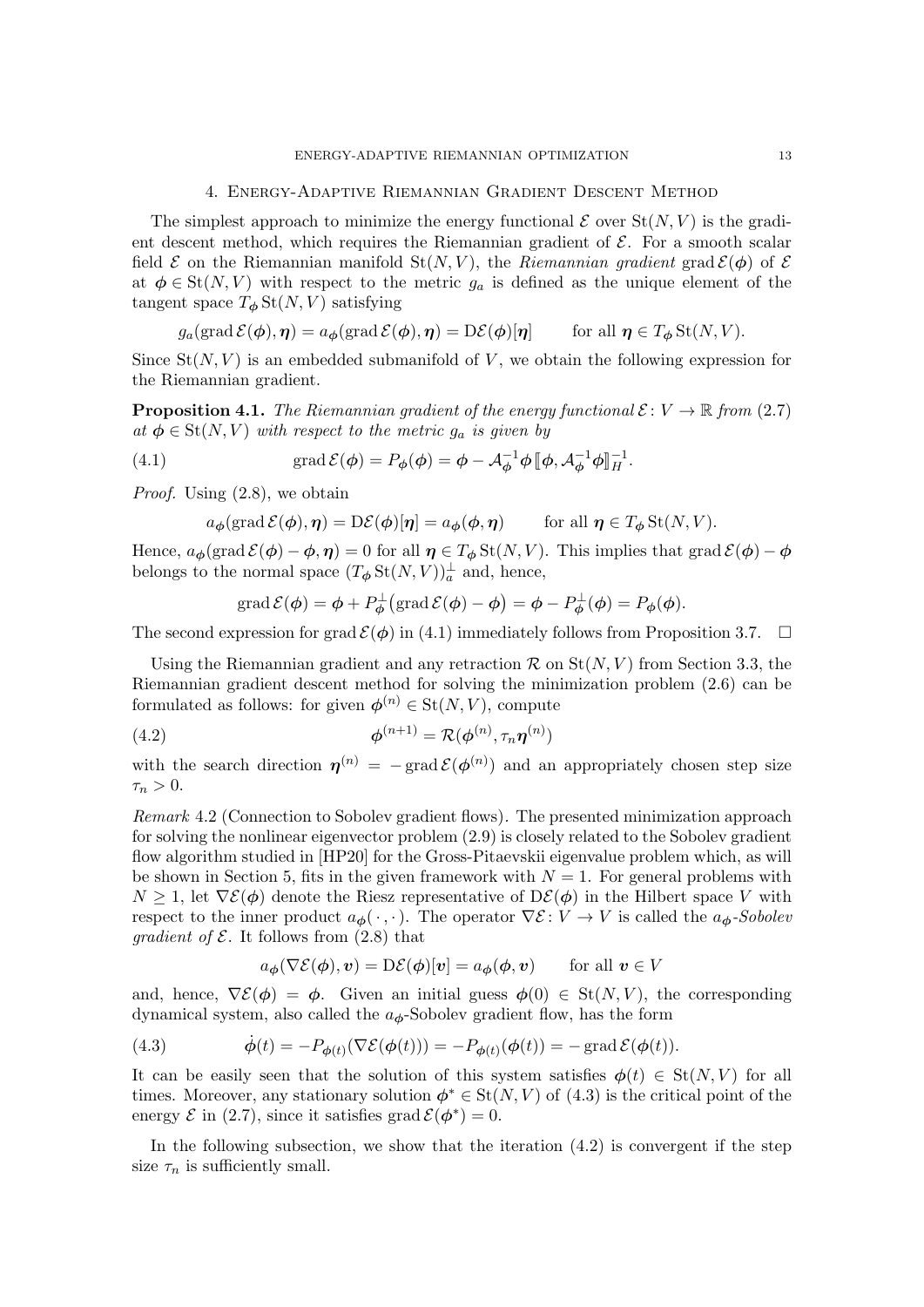4.1. Convergence analysis. To show that the Riemannian gradient scheme [\(4.2\)](#page-12-3) converges, we restrict ourselves to the case of a constant step size  $\tau_n \equiv \tau$ . First, we collect some assumptions which guarantee the convergence as established in Theorem [4.3](#page-13-0) below.

<span id="page-13-2"></span>(A1) (Polyak-Lojasiewicz gradient inequality) For the ground state  $\phi^* \in St(N, V)$ , there exist  $C_*, C_{\text{PL}} > 0$  such that for all  $\phi \in \text{St}(N, V)$  with  $\|\phi - \phi^*\|_{a_0} \leq C_*,$  it holds

$$
\left| \mathcal{E}(\boldsymbol{\phi}) - \mathcal{E}(\boldsymbol{\phi}^*) \right| \leq C_{\mathrm{PL}} \|\mathop{\mathrm{grad}} \mathcal{E}(\boldsymbol{\phi})\|_{a_{\boldsymbol{\phi}}}^2.
$$

<span id="page-13-1"></span>(A2) (Descent inequality) We say that a given sequence  $\{\phi^{(n)}\} \subset St(N, V)$  satisfies the descent inequality, if there exist  $C_D > 0$  and  $n_D \in \mathbb{N}$  such that for all  $n \geq n_D$ ,

<span id="page-13-4"></span>(4.4) 
$$
\mathcal{E}(\phi^{(n)}) - \mathcal{E}(\phi^{(n+1)}) \ge C_{\text{D}} \| \text{grad } \mathcal{E}(\phi^{(n)}) \|_{a_{\phi^{(n)}}} \|\phi^{(n+1)} - \phi^{(n)} \|_{a_0}.
$$

<span id="page-13-3"></span>(A3) (Step size condition) For a given sequence  $\{\phi^{(n)}\}\subset \text{St}(N, V)$ , we say that it satisfies the step size condition, if there exist  $C_S > 0$  and  $n_S \in \mathbb{N}$  such that for all  $n \geq n_S$ 

<span id="page-13-6"></span>(4.5) 
$$
\|\phi^{(n+1)} - \phi^{(n)}\|_{a_0} \ge C_S \|\text{grad } \mathcal{E}(\phi^{(n)})\|_{a_{\phi^{(n)}}}.
$$

Under these assumptions, the convergence result and the convergence rate can be established by the following theorem adapted from [\[Zha19\]](#page-23-0). Its proof is a straight-forward modification of [\[Zha19,](#page-23-0) Th. 2.1] and therefore omitted here.

<span id="page-13-0"></span>**Theorem 4.3.** Let  $\{\phi^{(n)}\}\subset \text{St}(N, V)$  be a sequence generated by the descent gradient method  $(4.2)$ , which satisfies the descent condition  $(A2)$ . If there exists a cluster point  $\phi^* \in \text{St}(N, V)$  of the sequence that satisfies the Polyak-Lojasiewicz gradient condi-tion [\(A1\)](#page-13-2), then  $\phi^*$  is the unique limit point of  $\{\phi^{(n)}\}$  with respect to  $\lVert \cdot \rVert_{a_0}$ . Further, if the sequence  $\{\phi^{(n)}\}\)$  fulfills the step size condition [\(A3\)](#page-13-3), then there exist constants  $c, C > 0$ such that the convergence rate can be estimated as

$$
\|\boldsymbol{\phi}^{(n)} - \boldsymbol{\phi}^*\|_{a_0} \leq C \, e^{-cn}
$$

and it holds  $\lim_{n\to\infty}$  grad  $\mathcal{E}(\boldsymbol{\phi}^{(n)})=0$ .

It remains to discuss the validity of the three conditions  $(A1)$ – $(A3)$  in the considered setting. Condition [\(A1\)](#page-13-2) is an assumption on the energy and depends on the particular application. The special case of the Gross-Pitaevskii equation is discussed in detail in [\[Zha19\]](#page-23-0). The other two conditions can be verified under moderate constraints on the step size and suitable regularity assumptions on the energy.

<span id="page-13-8"></span>**Lemma 4.4** (Sufficient condition for  $(A2)$ ). Consider a sufficiently small step size  $0 < \tau \leq \tau_{\text{max}}$ . Assume that the second-order derivative of the energy is bounded in the sense that

<span id="page-13-5"></span>
$$
(4.6) \tD^2 \mathcal{E}(\boldsymbol{\xi})[\boldsymbol{v},\boldsymbol{w}] \leq C_0 ||\boldsymbol{v}||_{a_0} ||\boldsymbol{w}||_{a_0}
$$

for all  $\xi$  in a small neighborhood of the ground state and all  $v, w \in V$ . If the iterates  $\phi^{(n)}$ given by  $(4.2)$  with the polar decomposition based retraction  $(3.13)$  are in this neighborhood, then there exists a constant  $C_D > 0$  such that the estimate [\(4.4\)](#page-13-4) is satisfied.

Proof. For  $\eta^{(n)} = -\text{grad }\mathcal{E}(\phi^{(n)}) = -\phi^{(n)} + \psi^{(n)}$  with  $\psi^{(n)} \in (T_{\phi^{(n)}}\text{St}(N, V))^\perp_a$ , we obtain  $a_{\boldsymbol{\phi}^{(n)}}(\boldsymbol{\phi}^{(n)},\boldsymbol{\eta}^{(n)})=-a_{\boldsymbol{\phi}^{(n)}}(\boldsymbol{\eta}^{(n)},\boldsymbol{\eta}^{(n)})=-\|\boldsymbol{\eta}^{(n)}\|_{a_{\boldsymbol{\phi}^{(n)}}}^2.$  Further, it follows from Proposition [3.11](#page-10-4) and

<span id="page-13-7"></span>(4.7) 
$$
\phi^{(n+1)} - \phi^{(n)} = \mathcal{R}(\phi^{(n)}, \tau \eta^{(n)}) - (\phi^{(n)} + \tau \eta^{(n)}) + \tau \eta^{(n)}
$$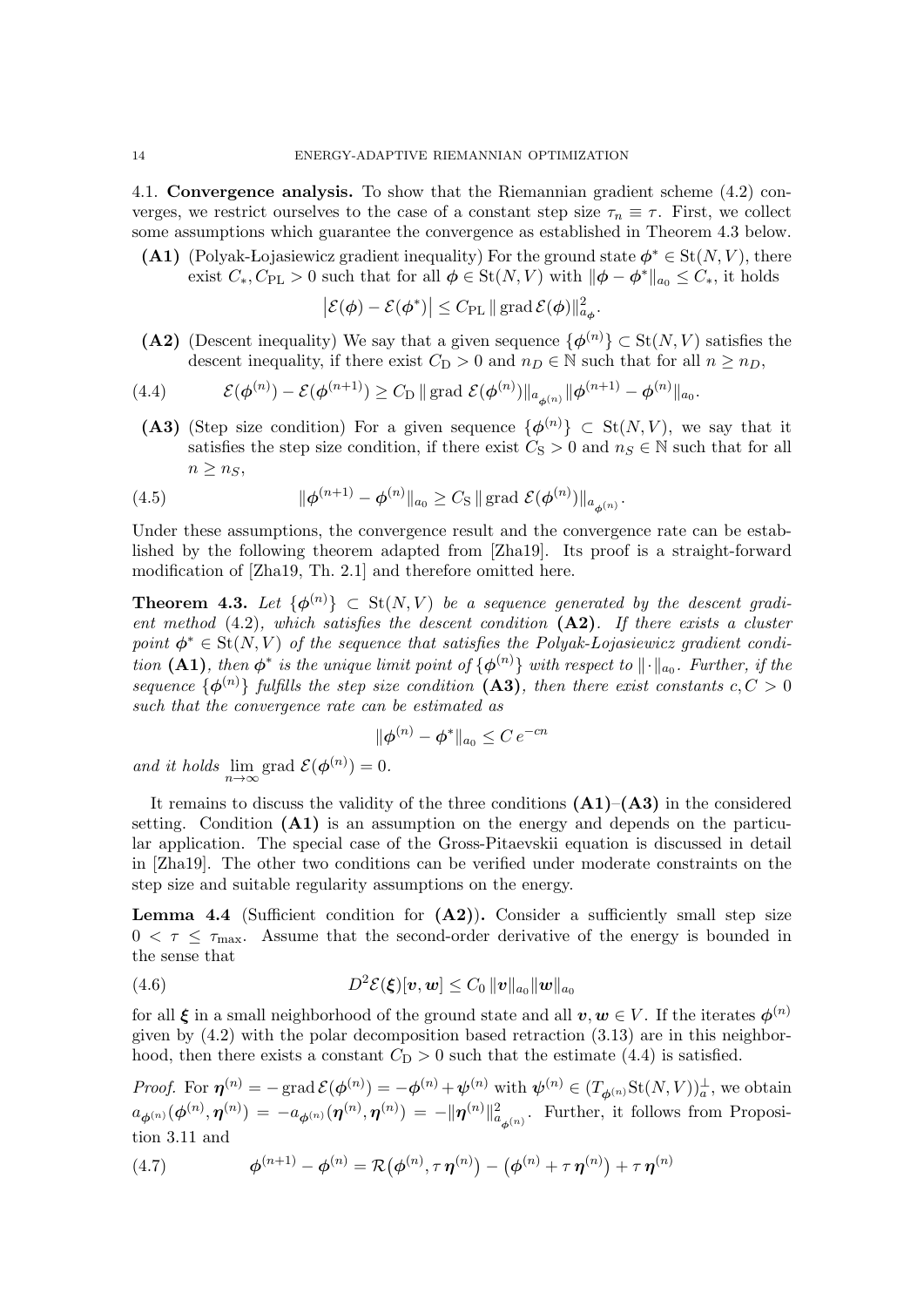that

<span id="page-14-1"></span>(4.8) 
$$
\|\phi^{(n+1)} - \phi^{(n)}\|_{a_0} \le \|\phi^{(n+1)} - \phi^{(n)}\|_{a_{\phi^{(n)}}}
$$

$$
\le \tau \|\boldsymbol{\eta}^{(n)}\|_{a_{\phi^{(n)}}} + \tau^2 \|\phi^{(n)} + \tau \boldsymbol{\eta}^{(n)}\|_{a_{\phi^{(n)}}} \|\boldsymbol{\eta}^{(n)}\|_{H}^{2}.
$$

Using the expression  $\eta^{(n)} = -\phi^{(n)} + \mathcal{A}_{\phi^{(n)}}^{-1} \phi^{(n)} [\phi^{(n)}, \mathcal{A}_{\phi^{(n)}}^{-1} \phi^{(n)}]$ l<br>I  $_H^{-1}$  and the coercivity and boundedness of the bilinear form  $a_{\phi^{(n)}}$ , we can show that there exists a constant  $C_1 > 0$ such that  $\|\eta^{(n)}\|_{a_{\phi^{(n)}}} \leq C_1 \|\phi^{(n)}\|_{a_{\phi^{(n)}}}$ . Then taking into account that the iterates  $\phi^{(n)}$ are in a small neighborhood of the ground state, we estimate

<span id="page-14-0"></span>
$$
(4.9) \|\boldsymbol{\phi}^{(n)}\|_{a_{\boldsymbol{\phi}^{(n)}}} \leq C_2, \quad \|\boldsymbol{\eta}^{(n)}\|_{a_{\boldsymbol{\phi}^{(n)}}} \leq C_1 C_2, \quad \|\boldsymbol{\phi}^{(n)} + \tau \boldsymbol{\eta}^{(n)}\|_{a_{\boldsymbol{\phi}^{(n)}}} \leq (1 + \tau_{\max} C_1) C_2
$$

with a constant  $C_2 > 0$  independent of  $\phi^{(n)}$ .

A Taylor expansion of  $\mathcal{E}(\boldsymbol{\phi}^{(n+1)})$  at  $\boldsymbol{\phi}^{(n)}$  yields

$$
\mathcal{E}(\phi^{(n+1)}) = \mathcal{E}(\phi^{(n)}) + D\mathcal{E}(\phi^{(n)})[\phi^{(n+1)} - \phi^{(n)}] + \frac{1}{2}D^2\mathcal{E}(\xi)[\phi^{(n+1)} - \phi^{(n)}, \phi^{(n+1)} - \phi^{(n)}]
$$

for some  $\xi$  in the neighborhood of the ground state. Estimating the derivative

$$
\begin{split} \mathrm{D}\mathcal{E}(\boldsymbol{\phi}^{(n)})[\boldsymbol{\phi}^{(n+1)}-\boldsymbol{\phi}^{(n)}] &= a_{\boldsymbol{\phi}^{(n)}}\big(\boldsymbol{\phi}^{(n)},\boldsymbol{\phi}^{(n+1)}-\boldsymbol{\phi}^{(n)}\big) \\ &\leq \tau \, a_{\boldsymbol{\phi}^{(n)}}\big(\boldsymbol{\phi}^{(n)},\boldsymbol{\eta}^{(n)}\big) + \|\boldsymbol{\phi}^{(n)}\|_{a_{\boldsymbol{\phi}^{(n)}}} \|\mathcal{R}\big(\boldsymbol{\phi}^{(n)},\tau\,\boldsymbol{\eta}^{(n)}\big) - \big(\boldsymbol{\phi}^{(n)} + \tau\,\boldsymbol{\eta}^{(n)}\big) \|_{a_{\boldsymbol{\phi}^{(n)}}} \\ &\leq -\tau\, \|\boldsymbol{\eta}^{(n)}\|_{a_{\boldsymbol{\phi}^{(n)}}}^2 + C_H^2\,\tau^2\, \|\boldsymbol{\phi}^{(n)}\|_{a_{\boldsymbol{\phi}^{(n)}}} \|\boldsymbol{\phi}^{(n)} + \tau\,\boldsymbol{\eta}^{(n)}\|_{a_{\boldsymbol{\phi}^{(n)}}} \|\boldsymbol{\eta}^{(n)}\|_{a_{\boldsymbol{\phi}^{(n)}}}^2 \end{split}
$$

and using [\(4.6\)](#page-13-5) together with [\(4.9\)](#page-14-0), we conclude that

$$
\mathcal{E}(\phi^{(n)}) - \mathcal{E}(\phi^{(n+1)}) = -D\mathcal{E}(\phi^{(n)})[\phi^{(n+1)} - \phi^{(n)}] - \frac{1}{2}D^2\mathcal{E}(\xi)[\phi^{(n+1)} - \phi^{(n)}, \phi^{(n+1)} - \phi^{(n)}]
$$
  
\n
$$
\geq \tau \|\boldsymbol{\eta}^{(n)}\|_{a_{\phi^{(n)}}}^2 - C_H^2 \tau^2 \|\phi^{(n)}\|_{a_{\phi^{(n)}}} \|\phi^{(n)} + \tau \boldsymbol{\eta}^{(n)}\|_{a_{\phi^{(n)}}} \|\boldsymbol{\eta}^{(n)}\|_{a_{\phi^{(n)}}}^2
$$
  
\n
$$
-2C_0 \tau^2 \|\boldsymbol{\eta}^{(n)}\|_{a_{\phi^{(n)}}}^2 - 2C_0 C_H^2 \tau^4 \|\phi^{(n)} + \tau \boldsymbol{\eta}^{(n)}\|_{a_{\phi^{(n)}}}^2 \|\boldsymbol{\eta}^{(n)}\|_{a_{\phi^{(n)}}}^4
$$
  
\n
$$
\geq \tau \|\boldsymbol{\eta}^{(n)}\|_{a_{\phi^{(n)}}}^2 (1 - \tau_{\text{max}} C_3 - \tau_{\text{max}}^3 C_4)
$$

with  $C_3 = C_H^2 C_2^2 (1 + \tau_{\text{max}} C_1) + 2 C_0$  and  $C_4 = 2 C_0 C_H^2 C_1^2 C_2^4 (1 + \tau_{\text{max}} C_1)^2$ . Finally, it follows from  $(4.8)$  and  $(4.9)$  that

$$
\tau\,\|\boldsymbol{\eta}^{(n)}\|_{a_{\boldsymbol{\phi}^{(n)}}}\geq \frac{\|\boldsymbol{\phi}^{(n+1)}-\boldsymbol{\phi}^{(n)}\|_{a_0}}{1+\tau_{\max}C_5},
$$

with  $C_5 = C_H^2 C_1 C_2^2 (1 + \tau_{\text{max}} C_1)$ . Thus, we obtain the estimate [\(4.4\)](#page-13-4) for the sufficiently small step size  $0 < \tau \leq \tau_{\text{max}}$  and a constant  $C_{\text{D}} > 0$  depending on  $\tau_{\text{max}}$  and the other  $\Box$ constants only.

<span id="page-14-2"></span>Lemma 4.5 (Sufficient condition for  $(A3)$ ). Consider a sufficiently small step size  $0 < \tau_{\min} \leq \tau \leq \tau_{\max}$ . If the iterates  $\phi^{(n)}$  given by [\(4.2\)](#page-12-3) with the polar decomposition based retraction [\(3.13\)](#page-8-4) are in the neighborhood of the ground state, then there exists a constant  $C_{\rm S} > 0$  such that the estimate [\(4.5\)](#page-13-6) is satisfied.

*Proof.* Using  $(4.7)$  and  $(4.9)$ , we estimate

$$
\tau \|\boldsymbol{\eta}^{(n)}\|_{a_{\phi^{(n)}}} \leq \|\phi^{(n+1)} - \phi^{(n)}\|_{a_{\phi^{(n)}}} + \tau^2 \|\phi^{(n)} + \tau \boldsymbol{\eta}^{(n)}\|_{a_{\phi^{(n)}}} \|\boldsymbol{\eta}^{(n)}\|_H^2
$$
  

$$
\leq \|\phi^{(n+1)} - \phi^{(n)}\|_{a_{\phi^{(n)}}} + C_5 \tau^2 \|\boldsymbol{\eta}^{(n)}\|_{a_{\phi^{(n)}}}.
$$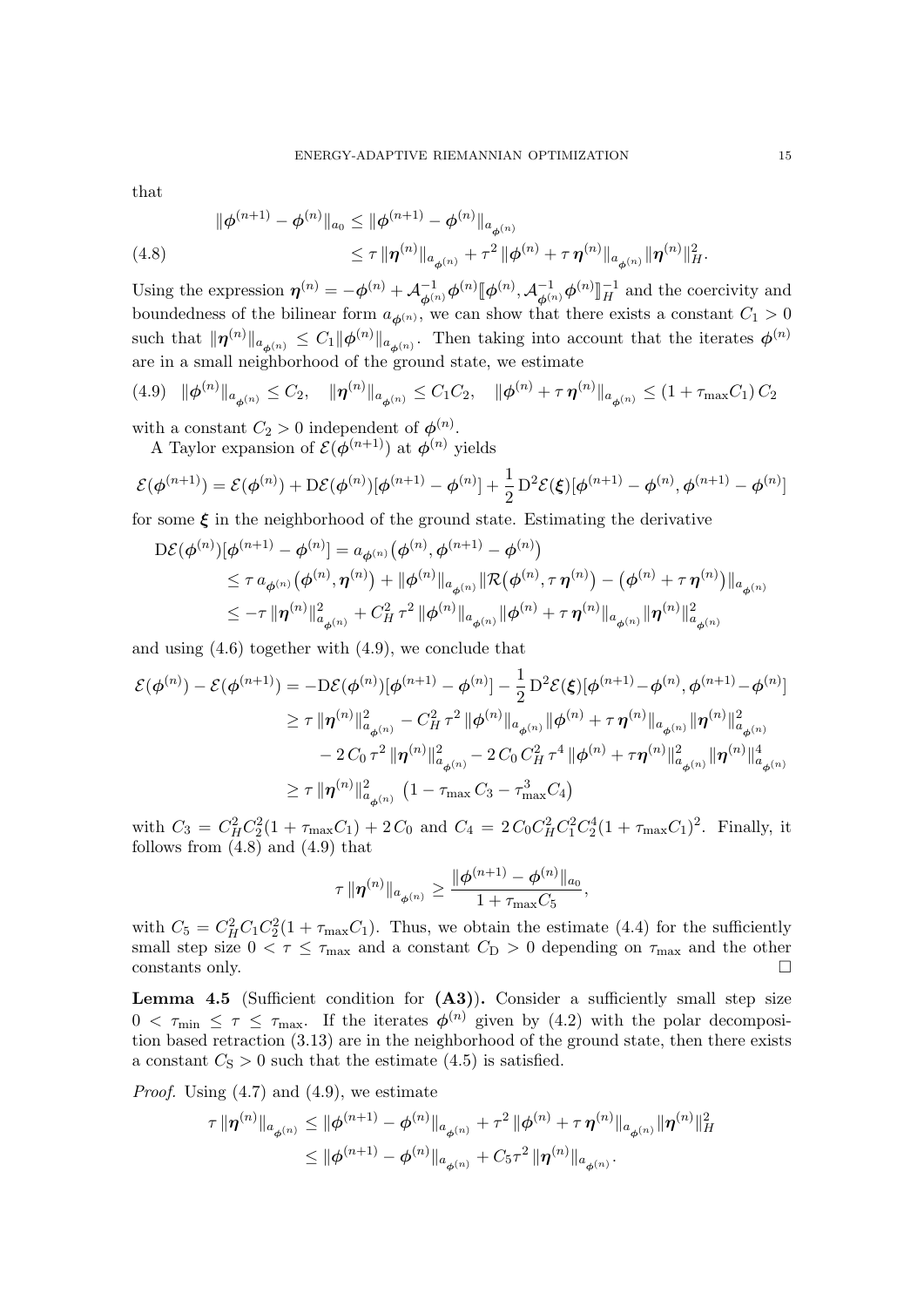Therefore, a step size restriction  $0 < \tau_{\min} \leq \tau \leq \tau_{\max}$  with sufficiently small  $\tau_{\max}$  yields

$$
\|\phi^{(n+1)} - \phi^{(n)}\|_{a_0} \ge c_E \|\phi^{(n+1)} - \phi^{(n)}\|_{a_{\phi^{(n)}}} \ge c_E (1 - \tau C_5) \tau \|\pmb{\eta}^{(n)}\|_{a_{\phi^{(n)}}}
$$
  

$$
\ge c_E (1 - \tau_{\text{max}} C_5) \tau_{\text{min}} \|\pmb{\eta}^{(n)}\|_{a_{\phi^{(n)}}} = C_S \|\text{grad } \mathcal{E}(\phi^{(n)})\|_{a_{\phi^{(n)}}}
$$

with  $C_{\rm S} = \tau_{\rm min} c_E (1 - \tau_{\rm max} C_5) > 0$ .

Remark 4.6. Note that in Lemma [4.4](#page-13-8) and Lemma [4.5,](#page-14-2) the polar decomposition based retraction can be replaced by the  $qR$ -based retraction defined in  $(3.18)$  or any other secondorder bounded retraction.

4.2. Step size control with a non-monotone line search. In order to accelerate the convergence of the Riemannian gradient descent method [\(4.2\)](#page-12-3), we determine the step size by employing the non-monotone line search algorithm [\[ZH04\]](#page-23-1) combined with the alternating Barzilai-Borwein step size strategy as proposed in [\[WY13\]](#page-22-13). The resulting Riemannian gradient descent method is presented in Algorithm [2.](#page-15-0)

<span id="page-15-0"></span>Algorithm 2 Riemannian gradient descent method with non-monotone line search

1: **Input:** energy  $\mathcal{E}$ , retraction  $\mathcal{R}$ , initial guess  $\phi^{(0)} \in \text{St}(N, V)$ ,  $c_0 = \mathcal{E}(\phi^{(0)})$ ,  $q_0 = 1$ , 2: parameters  $\alpha \in [0, 1], \beta, \delta \in (0, 1), 0 < \gamma_{\min} < \gamma_{\max}, \gamma_0 > 0$ 

- 3: for  $n = 0, 1, 2, \ldots$  do
- 4: Compute a search direction  $\eta^{(n)}$  as an approximation of  $-\text{grad }\mathcal{E}(\phi^{(n)})$ .
- 5: if  $n > 0$  then

6: Compute a trial step size

$$
\gamma_n = \begin{cases} \frac{(\mathbf{s}^{(n)}, \mathbf{s}^{(n)})_H}{|(\mathbf{s}^{(n)}, \mathbf{y}^{(n)})_H|} & \text{for odd } n, \\ \frac{[(\mathbf{s}^{(n)}, \mathbf{y}^{(n)})_H]}{(\mathbf{y}^{(n)}, \mathbf{y}^{(n)})_H} & \text{for even } n, \end{cases}
$$

where  $s^{(n)} = \phi^{(n)} - \phi^{(n-1)}$  and  $y^{(n)} = \eta^{(n-1)} - \eta^{(n)}$ .

- 7: Set  $\gamma_n = \max(\gamma_{\min}, \min(\gamma_n, \gamma_{\max})).$
- 8: Find the smallest  $k \in \mathbb{N}$  such that  $\tau_n = \gamma_n \delta^k$  satisfies the non-monotone condition

$$
\mathcal{E}\big(\mathcal{R}(\boldsymbol{\phi}^{(n)}, \tau_n \boldsymbol{\eta}^{(n)})\big) \leq c_n - \beta \, \tau_n \, a_{\boldsymbol{\phi}^{(n)}}(\boldsymbol{\eta}^{(n)}, \boldsymbol{\eta}^{(n)}).
$$

9: Set 
$$
\boldsymbol{\phi}^{(n+1)} = \mathcal{R}(\boldsymbol{\phi}^{(n)}, \tau_n \boldsymbol{\eta}^{(n)}).
$$

10: Compute 
$$
q_{n+1} = \alpha q_n + 1
$$
 and  $c_{n+1} = \left(1 - \frac{1}{q_{n+1}}\right)c_n + \frac{1}{q_{n+1}}\mathcal{E}(\phi^{(n+1)})$ .

11: **Output:** sequence of iterates  $\{\phi^{(n)}\}$ 

The following theorem establishes that a convergent sequence generated by this algorithm yields a stationary point.

**Theorem 4.7.** Let  $\{\phi^{(n)}\}$  be a sequence generated by Algorithm [2](#page-15-0). Then every accumulation point  $\phi^*$  of this sequence is a critical point of  $\mathcal{E}$ , i.e., we have grad  $\mathcal{E}(\phi^*)=0$ .

Proof. Since the retractions considered in Section [3.3](#page-8-6) are globally defined, the result can be proved analogously to  $[HLWY20, Th. 3.3]$ .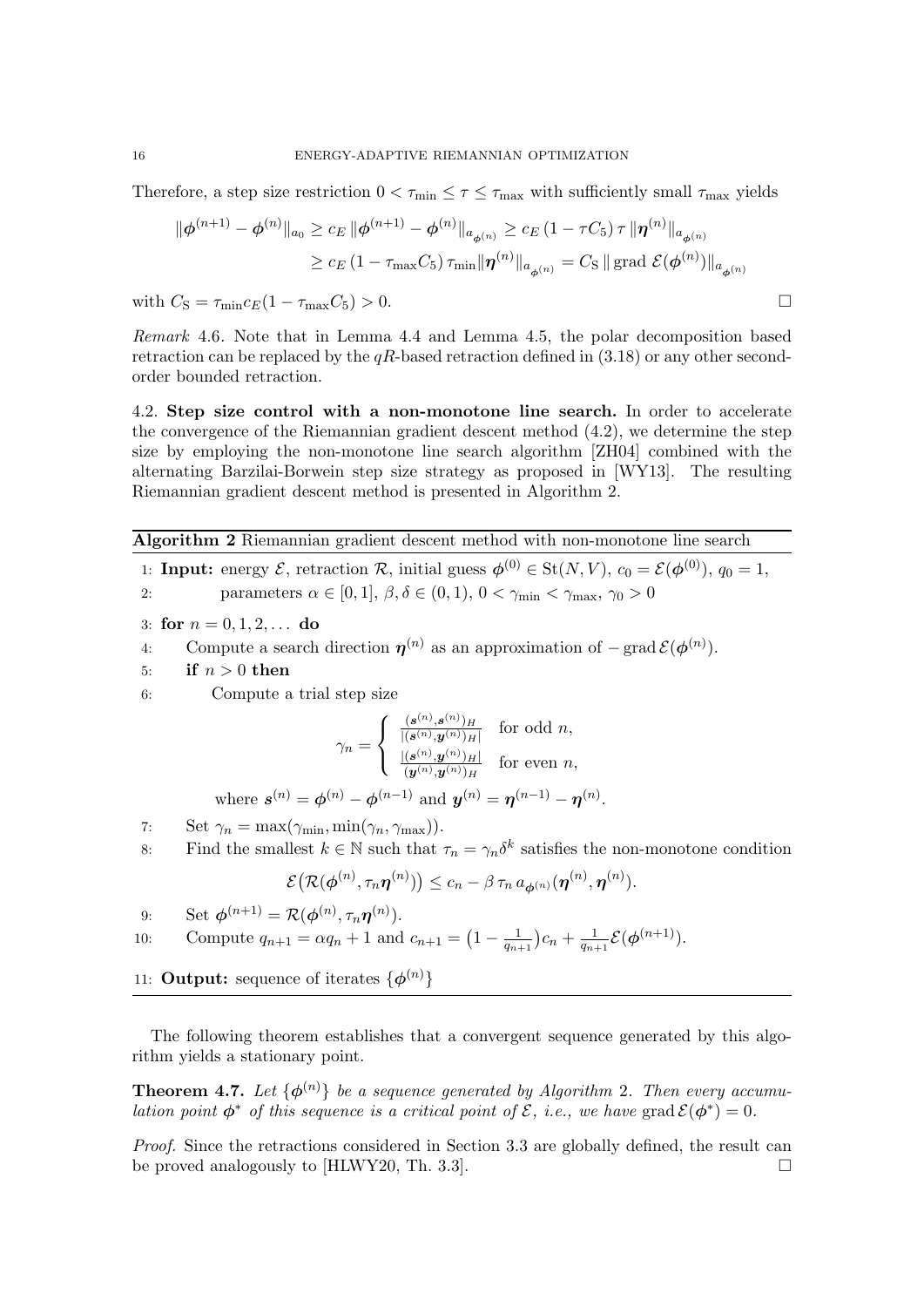4.3. Inexact gradient descent schemes. In this subsection, we propose an inexact gradient descent method which significantly reduces the computational complexity of the iteration [\(4.2\)](#page-12-3).

First, we establish a connection of our minimization method to the DCM method con-sidered in [\[SRNB09\]](#page-22-10). Let  $\phi^* \in St(N, V)$  be a critical point of  $\mathcal{E}$ , i.e., grad  $\mathcal{E}(\phi^*) = 0$ . Then [\(4.1\)](#page-12-1) yields

<span id="page-16-1"></span>(4.10) 
$$
\mathcal{A}_{\phi^*} \phi^* = \phi^* [\phi^*, \mathcal{A}_{\phi^*}^{-1} \phi^*]_H^{-1}.
$$

This equation further implies

<span id="page-16-2"></span>(4.11) 
$$
[\![\phi^*, \mathcal{A}_{\phi^*} \phi^*]\!]_H = [\![\phi^*, \mathcal{A}_{\phi^*}^{-1} \phi^*]\!]_H^{-1}
$$

and, hence, [\(4.10\)](#page-16-1) can be rewritten as  $\mathcal{A}_{\phi^*} \phi^* = \phi^* [\phi^*, \mathcal{A}_{\phi^*} \phi^*]_H$ . In the DCM method considered in [SBNB00], the search direction is taken as considered in [\[SRNB09\]](#page-22-10), the search direction is taken as

<span id="page-16-4"></span>(4.12) 
$$
-\mathcal{B}_{\phi}^{-1}\left(\mathcal{A}_{\phi}\phi-\phi\left[\phi,\mathcal{A}_{\phi}\phi\right]_{H}\right),
$$

where  $\mathcal{B}_{\phi}$  is a given preconditioner. Without  $\mathcal{B}_{\phi}$ , this leads to the Riemannian gradient descent method in the Hilbert metric  $g_H$ , which usually shows slow convergence. Considering the preconditioner  $\mathcal{B}_{\phi} = \mathcal{A}_{\phi}$  yields the search direction  $-\phi + \mathcal{A}_{\phi}^{-1} \phi \, [\phi, \mathcal{A}_{\phi} \phi]_H$ . Due to [\(4.11\)](#page-16-2), this search direction is asymptotically equivalent to

$$
\boldsymbol{\eta} = -\operatorname{grad} \mathcal{E}(\boldsymbol{\phi}) = -\boldsymbol{\phi} + \mathcal{A}_{\boldsymbol{\phi}}^{-1} \boldsymbol{\phi} \, [\![\boldsymbol{\phi}, \mathcal{A}_{\boldsymbol{\phi}}^{-1} \boldsymbol{\phi}]\!]_H^{-1}.
$$

This observation shows that a suitably preconditioned DCM admits a near gradient descent structure in the novel metric  $g_a$ .

The computation of both search directions requires the solution of a system involving the operator  $\mathcal{A}_{\phi}$  in each step but different linear combinations of the outcome are used. For the DCM, it is known that an approximation of  $\mathcal{A}_{\phi}$  is sufficient for convergence in practice. In this spirit, we may also use the inexact gradient. This consideration motivates to use

<span id="page-16-3"></span>(4.13) 
$$
-\operatorname{grad} \mathcal{E}(\phi) \approx -\phi + \mathcal{B}_{\phi}^{-1} \phi \, [\phi, \mathcal{B}_{\phi}^{-1} \phi]_{H}^{-1}
$$

as a search direction. Here,  $\mathcal{B}_{\phi} \approx \mathcal{A}_{\phi}$  is a suitable preconditioner that realizes, e.g., a few iterations of a preconditioned iterative solver for  $\mathcal{A}_{\phi}^{-1}\phi$  with starting value

$$
\phi \, [\![\phi, A_{\phi} \phi]\!]^{-1}_{H} \approx A_{\phi}^{-1} \phi.
$$

The error of the proposed starting value is roughly as accurate as the current approximation of the wavefunction in the iteration. Hence, after only a few steps of the preconditioned iterative solver the residual of the linear system is substantially smaller than the current error. In a convergent iteration, sufficiently many (inner) iterations will guarantee that the resulting direction is a descent direction, cf. the numerical experiments of Section [5.](#page-16-0) The control of the number of iterations required to ensure a descent could be integrated into the method.

# 5. Examples

<span id="page-16-0"></span>In this final section, we present two examples which fit in the framework of Section [2.](#page-1-0) Moreover, the efficiency of the proposed algorithm (and its preconditioned variants) are illustrated in a number of numerical experiments.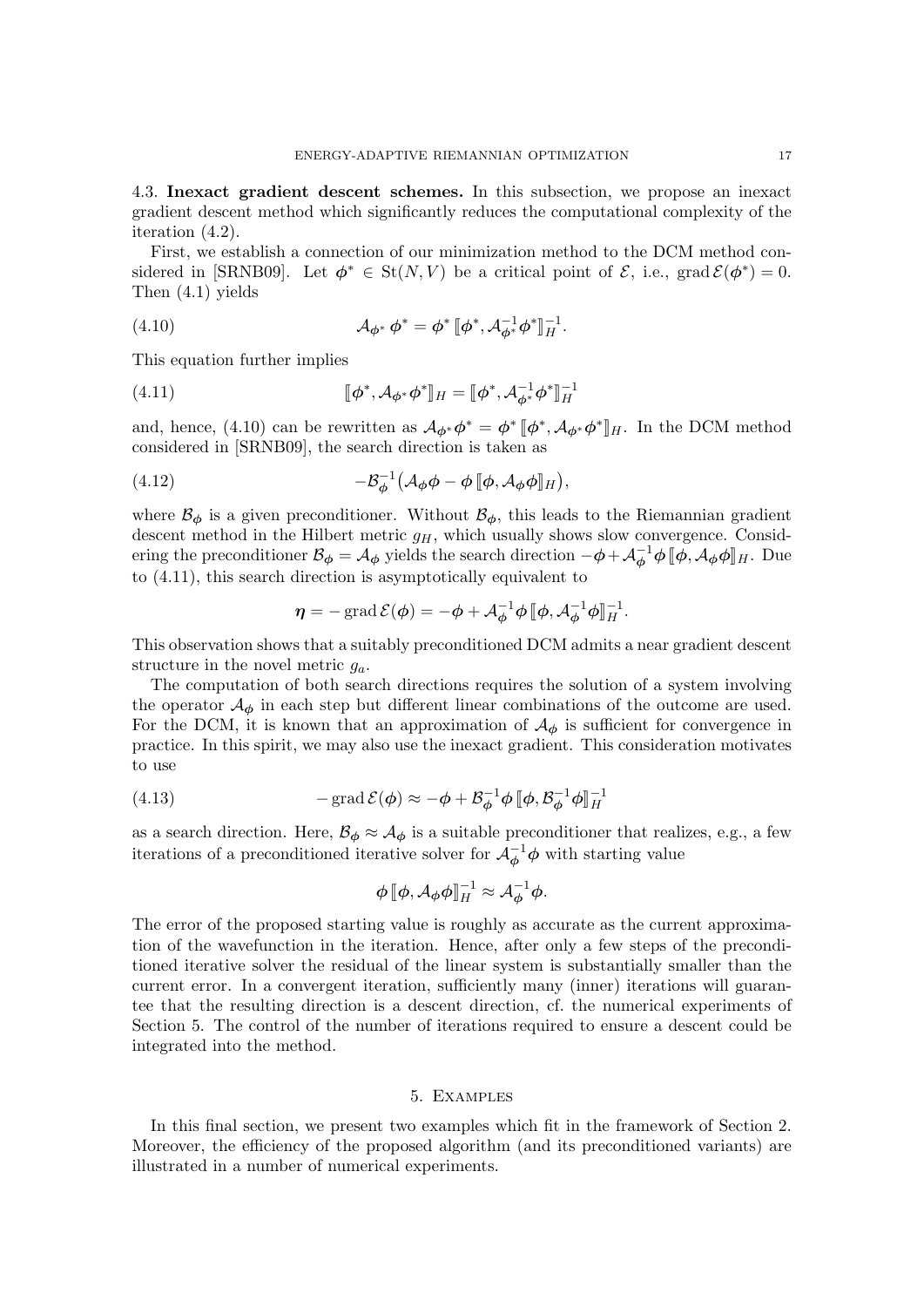5.1. Gross-Pitaevskii eigenvalue problem. In the special case  $N = 1$ , we seek an eigenfunction  $u \in V := H_0^1(\Omega)$  satisfying the normalization constraint  $||u||_{L^2(\Omega)} = 1$ . Hence, the minimization takes place on the unit sphere  $\mathbb{S} = \{v \in V : ||u||_{L^2(\Omega)} = 1\}$ . A well-known example, which fits in this framework, is the *Gross-Pitaevskii eigenvalue problem*. In the classical form, this reads

$$
-\Delta u + V_{\text{ext}} u + \kappa |u|^2 u = \lambda u
$$

for some non-negative and space-dependent external potential  $V_{\text{ext}} \geq 0$  and a constant  $\kappa \geq 0$  regulating the strength of the nonlinearity. Here, the bilinear form  $a_u : V \times V \to \mathbb{R}$ is given by

$$
a_u(v, w) := \int_{\Omega} \nabla v \cdot \nabla w + V_{\text{ext}} v w + \kappa |u|^2 v w dx.
$$

The linear part  $a_0$ , which contains the weak Laplacian and the potential, defines an inner product on V. For the nonlinear part, we set  $\gamma(\rho(u)) = \gamma(|u|^2) := \kappa |u|^2$ , i.e., a constant times the density of u. Hence, for any  $u \in V$ , the bilinear form  $a_u$  defines an inner product on V and Assumption [2.2](#page-2-3) is satisfied. Due to  $\Gamma(\rho) = \kappa \int_0^{\rho} t \, dt = \frac{1}{2}$  $\frac{1}{2}\kappa \rho^2$ , the corresponding energy has the form

$$
\mathcal{E}(u) = \frac{1}{2} a_0(u, u) + \frac{1}{2} \int_{\Omega} \Gamma(\rho(u)) \, dx = \frac{1}{2} \int_{\Omega} ||\nabla u||^2 + V_{\text{ext}} |u|^2 + \frac{\kappa}{2} |u|^4 \, dx.
$$

The assumed property that  $\mathcal E$  does not change if the argument is multiplied by an orthogonal matrix translates in the case  $N = 1$  to  $\mathcal{E}(\pm u) = \mathcal{E}(u)$ , which is clearly satisfied. As before, we are interested in the ground state, i.e., the state of minimal energy. For the Gross-Pitaevskii eigenvalue problem, the ground state coincides with the eigenfunction that corresponds to the smallest eigenvalue.

Following the procedure presented in Section [2,](#page-1-0) we have  $[u, v]_H = (u, v)_H = (u, v)_{L^2(\Omega)}$ and  $T_u \mathbb{S} = \{v \in V : (u, v)_H = 0\}$ . Hence, the normal space is one-dimensional, and [\(3.4\)](#page-5-1) reduces to find  $\psi \in V$  such that

<span id="page-17-0"></span>
$$
a_u(\psi, v) = 0 \quad \text{for all } v \in T_u \mathbb{S}, \qquad (\psi, u)_H = 1.
$$

Written as a saddle point problem, we seek  $(\psi, \mu) \in V \times \mathbb{R}$  such that

(5.1a) 
$$
a_u(\psi, v) = \mu(u, v)_H \quad \text{for all } v \in V,
$$

$$
(5.1b)\qquad \qquad (\psi, u)_H = 1.
$$

The resulting projection applied to u reads  $P_u(u) = u - \psi$ . For  $N = 1$ , the polar de-composition based retraction from Section [3.3.1](#page-8-7) as well as the  $qR$ -based retraction from Section [3.3.2](#page-10-5) simply equal a  $L^2$ -normalization. This then leads to the following iteration scheme: Given  $u^{(n)} \in \mathbb{S}$ , compute  $\psi^{(n)} = \psi(u^{(n)})$  by solving [\(5.1\)](#page-17-0) with  $u = u^{(n)}$  and set

$$
\tilde{u}^{(n+1)} := (1 - \tau_n)u^{(n)} + \tau_n \psi^{(n)}, \qquad u^{(n+1)} := \frac{\tilde{u}^{(n+1)}}{\|\tilde{u}^{(n+1)}\|_{L^2(\Omega)}}.
$$

Note that this is exactly the damped  $GFa_z$  method introduced in [\[HP20\]](#page-22-11), which is labeled A-method in [\[AHP21\]](#page-21-6). Moreover, in the special case  $\tau_n \equiv 1$ , this iteration is the straightforward generalization of the *inverse power method* to the nonlinear setting. We refer to the aforementioned original papers as well as to [\[AP19,](#page-21-7) [AHP22\]](#page-21-8) for numerical experiments that demonstrate the competitiveness of the method with established schemes and its ability to capture relevant physical phenomena such as the exponential localization of eigenstates. The guaranteed energy decay of the method has also been exploited explicitly in [\[CKL21\]](#page-22-7).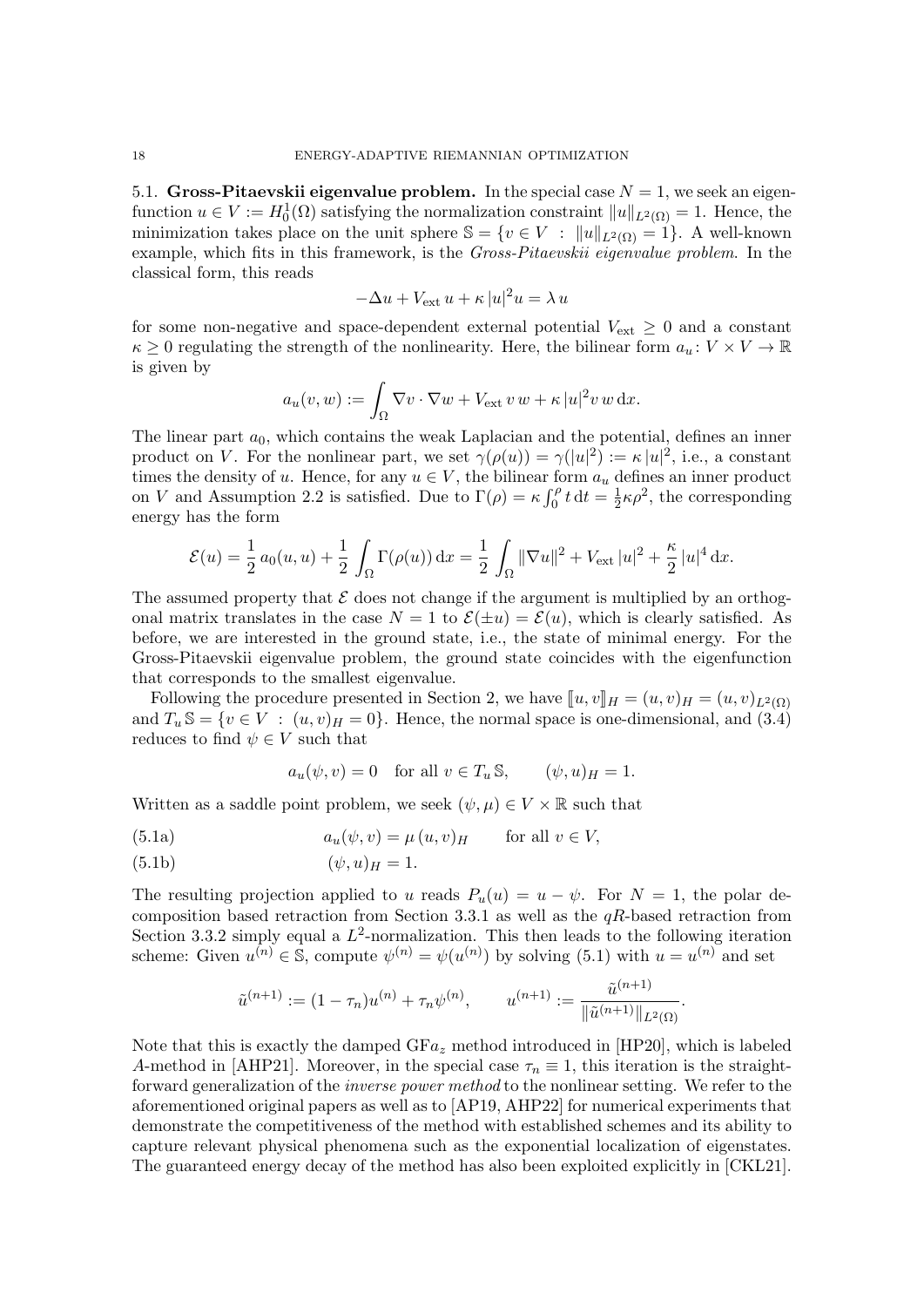5.2. Kohn-Sham model. A second example, which is covered by this paper, is the Kohn-Sham model [\[KS65\]](#page-22-1) and, in particular, the model based on the density functional theory [\[HK64\]](#page-22-0). This theory allows a reduction of the degrees of freedom, leading to a model which balances accuracy and computational cost, see also [\[YMLW09,](#page-22-3) [CCM12,](#page-21-9) [CDM](#page-22-23)<sup>+1</sup>6] for a more detailed introduction.

5.2.1. *Validation of the model*. As an energy functional, we consider (with  $\Omega = \mathbb{R}^3$ )

$$
\mathcal{E}(\phi) = \frac{1}{2} \sum_{j=1}^{N} \int_{\Omega} \|\nabla \phi_j(r)\|^2 dr + \int_{\Omega} V_{\text{ion}}(r) \rho(\phi(r)) dr
$$
  
(5.2) 
$$
+ \frac{1}{2} \int_{\Omega} \int_{\Omega} \frac{\rho(\phi(r)) \rho(\phi(r'))}{\|r - r'\|} dr dr' + \int_{\Omega} \epsilon_{\text{xc}}(\rho(\phi(r))) \rho(\phi(r)) dr
$$

<span id="page-18-0"></span>with the ionic potential  $V_{\text{ion}}$ , the exchange-correlation  $\epsilon_{\text{xc}}$ , and the associated electronic charge density  $\rho(\phi(r)) = \phi(r) \cdot \phi(r) = \sum_{j=1}^{N} |\phi_j(r)|^2$ . Based on semi-empirically knowledge of the model, the particular exchange-correlation is described in [\[YMLW09\]](#page-22-3). For more details, on this and the corresponding *local density approximation*, we refer to [\[PZ81,](#page-22-24) [MCMD91\]](#page-22-25). Following the physical setup, the ionic potential typically reads

$$
V_{\text{ion}}(r) = \sum_{j=1}^{N_{\text{nuc}}} \frac{z_j}{\|r - r_j\|}
$$

with the number of nuclei  $N_{\text{nuc}}$ , the charge of the *j*th nuclei  $z_j$ , and its position  $r_j$ , which are assumed to be fixed. The obvious problem of the included singularities can be circumvented by considering core electrons (which are very close to a nucleus) as part of the corresponding core. For more details on this so-called *pseudopotential approximation*, we refer once more to [\[YMLW09\]](#page-22-3) and the references therein. As a consequence, we may assume in the following that  $V_{\text{ion}}$  in  $(5.2)$  is a bounded potential.

We are interested in the Kohn-Sham ground state, which means that we aim to minimize the energy  $\mathcal E$  over  $V = \tilde{V}^N$  with  $\tilde{V} = H^1_{\text{per}}(\Omega)$ , i.e., the Sobolev space  $H^1(\Omega)$  with periodic boundary conditions, subject to the constraint  $[\![\phi, \phi]\!]_H = I_N$ . Hence, the minimization takes place on the Stiefel manifold  $St(N, V)$ . Following [\(2.3\)](#page-2-2), the corresponding bilinear form reads

$$
a_{\boldsymbol{\phi}}(\boldsymbol{v}, \boldsymbol{w}) = \int_{\Omega} tr((\nabla \boldsymbol{v})^T \nabla \boldsymbol{w}) dr + 2 \int_{\Omega} V_{\text{ion}} \boldsymbol{v} \cdot \boldsymbol{w} dr + \int_{\Omega} \gamma(\rho(\boldsymbol{\phi})) \boldsymbol{v} \cdot \boldsymbol{w} dr
$$

with the (non-local) nonlinearity

$$
\gamma(\rho) = 2 \int_{\Omega} \frac{\rho(\phi(r'))}{\|r - r'\|} dr' + 2 \frac{d}{d\rho} (\rho \epsilon_{\rm xc}(\rho)).
$$

<span id="page-18-1"></span>**Lemma 5.1.** Consider a fixed  $\phi \in V$  and assume that  $V_{\text{ion}}$  and  $\gamma(\rho(\phi))$  are bounded. Then the corresponding bilinear form

$$
\tilde{a}_{\phi}(v_j, w_j) = \int_{\Omega} (\nabla v_j)^T \nabla w_j \, dr + 2 \int_{\Omega} V_{\text{ion}} v_j w_j \, dr + \int_{\Omega} \gamma(\rho(\phi)) v_j w_j \, dr
$$

satisfies a Gårding inequality. Hence, there exists  $\sigma \in \mathbb{R}$  such that  $\tilde{a}_{\phi} + \sigma(\cdot, \cdot)_{L^2(\Omega)}$  is a symmetric, bounded, and coercive bilinear form.

*Proof.* Let  $c_V$  and  $c_\gamma$  denote the (possibly negative) lower bounds of  $2V_{\text{ion}}$  and  $\gamma(\rho(\phi))$ , respectively. Then, the definition of  $\tilde{a}_{\phi}$  gives

$$
\tilde{a}_{\phi}(v,v) \ge \int_{\Omega} \|\nabla v\|^2 \, \mathrm{d}v + (c_V + c_\gamma)(v,v)_{L^2(\Omega)} = \|v\|_{\tilde{V}}^2 - (1 - c_V - c_\gamma) \|v\|_{L^2(\Omega)}^2
$$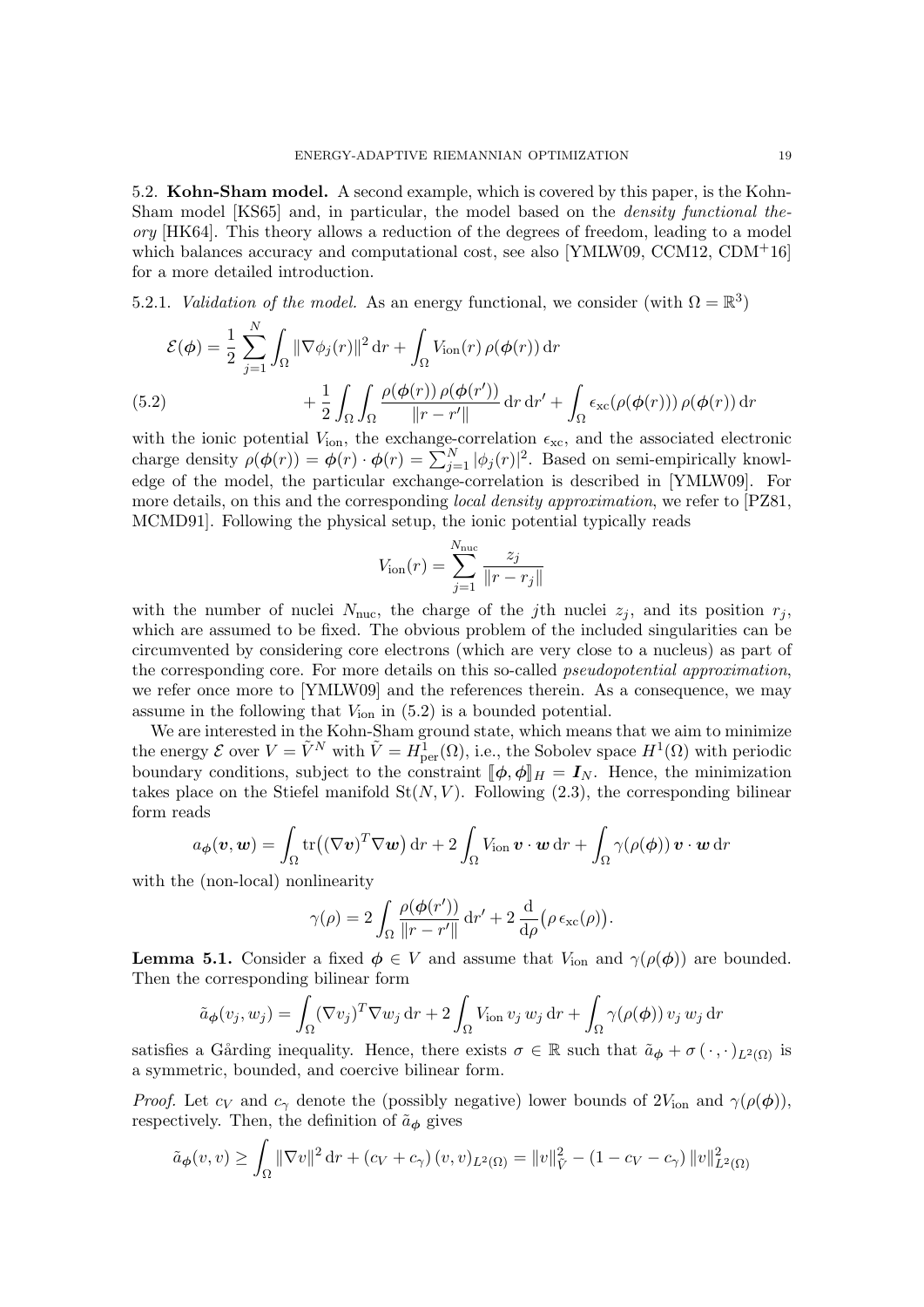for all  $v \in \tilde{V}$ . The coercivity of  $\tilde{a}_{\phi} + \sigma(\cdot, \cdot)_{L^2(\Omega)}$  then follows for any  $\sigma \geq 1 - c_V - c_{\gamma}$ . Symmetry and boundedness are directly given.

Since we cannot ensure that  $\tilde{a}_{\phi}$  is coercive, we need to adapt the original nonlinear eigenvector problem [\(2.9\)](#page-4-3) by a *shift*: seek  $\phi \in \text{St}(N, V)$  and  $\lambda_1, \ldots, \lambda_N \in \mathbb{R}$  such that

$$
\tilde{a}_{\phi}(\phi_j, v_j) + \sigma(\phi_j, v_j)_{L^2(\Omega)} = (\lambda_j + \sigma)(\phi_j, v_j)_{L^2(\Omega)} \quad \text{for all } (v_1, \dots, v_N) \in V
$$

with the shift  $\sigma$  from Lemma [5.1.](#page-18-1) This gives a coupled system of nonlinear eigenvector problems, which satisfies Assumption [2.2](#page-2-3) and, therefore, the theory of this paper is applicable.

5.2.2. Numerical experiments. We now illustrate the convergence behaviour of the new energy-adaptive Riemannian gradient descent scheme (RGD) and its variants and show that they are competitive with the established SCF iteration and the preconditioned DCM method. The numerical experiments are performed on an Intel(R) Core(TM)  $i7-8565$ U CPU@1.80GHz using MATLAB (version R2021b). The implementation is based on the MATLAB toolbox KSSOLV, cf. [\[YMLW09\]](#page-22-3). The usage of this toolbox allows us to focus on the new eigenvalue iterations and their comparison to already existing methods. Note that the toolbox works with an additional factor of two in the electronic charge density. This, however, does not affect the convergence behaviour. We initially select an exemplary molecule system implemented in KSSOLV, namely  $CO<sub>2</sub>$  ( $N = 8$ ). In KSSOLV, a spatial discretization using a planewave discretization of functions in  $V := [H^1(\mathbb{R}^3)]^N$  is considered. As in [\[YMLW09\]](#page-22-3), we use a  $32 \times 32 \times 32$  sampling grid for the wavefunctions in the  $CO<sub>2</sub>$  model.

We shall first illustrate the convergence behaviour of the RGD. For the  $CO<sub>2</sub>$  molecule, we compare the following variants:

- RGD from [\(4.2\)](#page-12-3) for several choices of a constant time step size  $\tau_n = \tau$  with  $\tau \in \{0.05, 0.1, 0.15, 0.2\},\$
- RGD with the non-monotone line search as presented in Algorithm [2](#page-15-0) with the descent direction  $\eta^{(n)} = -\text{grad } \mathcal{E}(\phi^{(n)})$  and parameters  $\alpha = 0.95, \ \beta = 10^{-4},$  $\gamma_{\rm min} = 10^{-4}, \, \gamma_{\rm max} = 1.0, \, \gamma_0 = 10^{-2}, \, \text{and} \, \, \delta = 0.5.$

For both variants, the polar decomposition based retraction [\(3.13\)](#page-8-4) is used. As a stopping criterion, we consider the H-norm of the residual to fall below the tolerance tol =  $10^{-6}$ . The linear systems are solved up to the higher accuracy of  $10^{-8}$ .

Figure [5.1](#page-20-0) (left) shows the evolution of the residuals in the iteration. In accordance with the theoretical predictions, we observe convergence for sufficiently small constant step sizes. A look into the corresponding errors in the energy (with respect to a reference minimal energy computed to higher accuracy) depicted in Figure [5.1](#page-20-0) (right) shows that for  $\tau = 0.2$ , after an initial decay, the method approaches some other critical point on a higher energy level. Furthermore, for smaller choices of  $\tau$ , the linear convergence to the ground state is observed. There is probably an optimal choice of the step size around  $\tau = 0.15$ that minimizes the linear rate of convergence. However, the non-monotone line search converges much faster and appears to be much more efficient for this example and many others that we have tried.

While the line search optimizes the iteration count, the cost per iteration step is largely reduced by the inexact solution of linear system for the gradient computation in each step. We will refer to the corresponding scheme as:

• inexact RGD with the non-monotone line search as presented in Algorithm [2](#page-15-0) with  $\eta^{(n)}$  being the preconditioned MINRES approximation given in [\(4.13\)](#page-16-3). We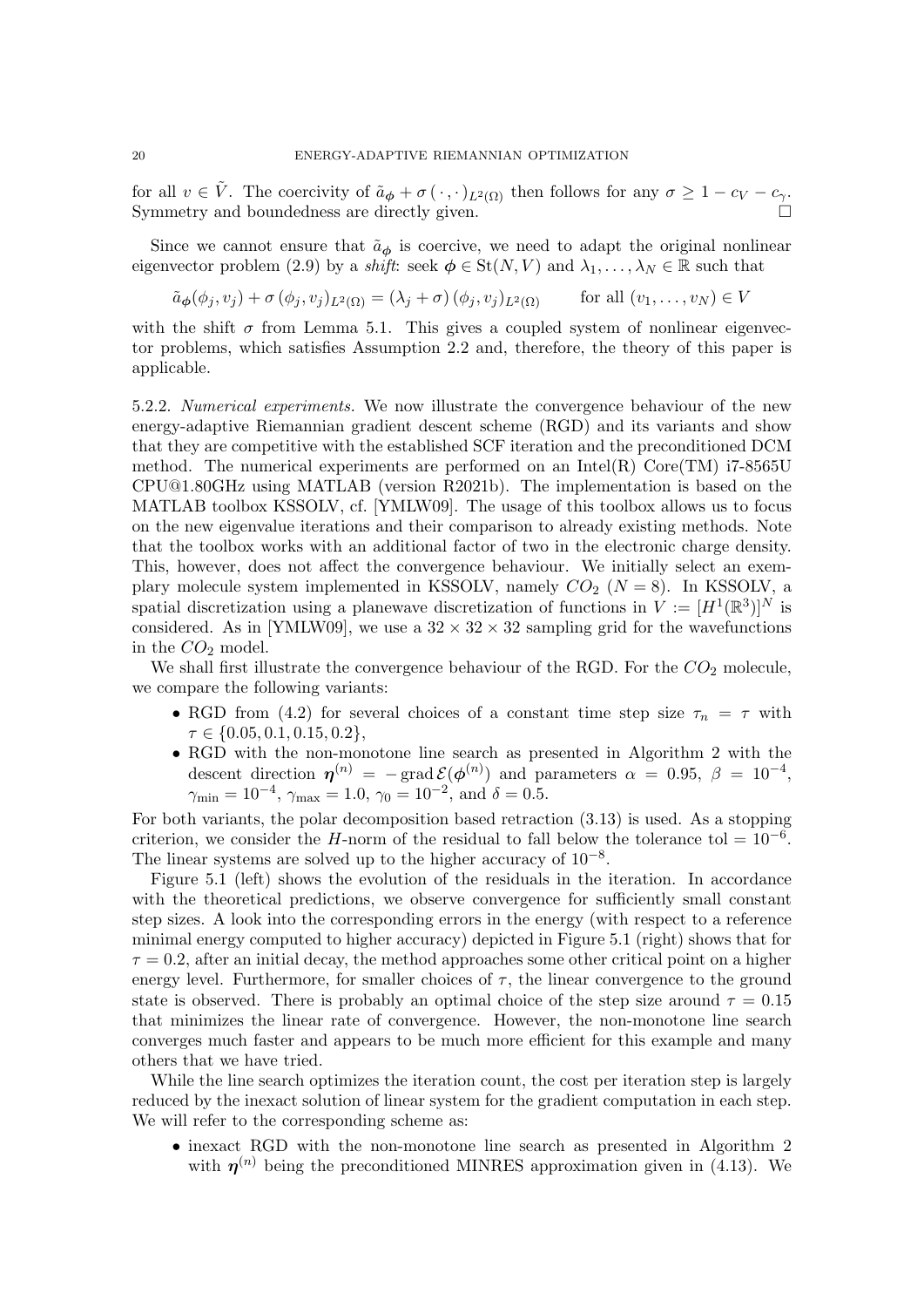

<span id="page-20-0"></span>FIGURE 5.1. Convergence history of the residual (left) and energy (right) for the  $CO<sub>2</sub>$  model for different (fixed) step sizes and the non-monotone line search from Algorithm [2.](#page-15-0)

use the MINRES implementation of MATLAB using the KSSOLV built-in Teter preconditioner [\[TPA89,](#page-22-26) [YMLW09\]](#page-22-3).

We also compare the performance of the exact and inexact RGD with the established schemes

- SCF: self-consistent field iteration as readily available in KSSOLV using LOPCG to solve the linear eigenvalue problem in each step up to tolerance  $10^{-8}$ ,
- DCM: direct constrained minimization as defined in [\(4.12\)](#page-16-4) with non-monotone line search. The preconditioner is given by 3 steps of the preconditioned MINRES iteration as in the inexact RGD.

All schemes use the same initial guess to the wavefunction and the  $qR$ -based retraction defined in [\(3.18\)](#page-10-0). For the RDG variants and DCM, we use the non-monotone line search with the prescribed parameters given above.

Table [5.1](#page-20-1) shows the CPU times and (outer) iteration counts of the four methods. While solving the linear systems too accurately seems to be suboptimal in terms of computational complexity, the numbers clearly indicate that the inexact RGD substantially accelerates the simulation and is very competitive with SCF. The closely related preconditioned DCM variant performs equally well asymptotically but, according to our experience, is a bit slower in the initial phase when the residuals are still large.

<span id="page-20-1"></span>Table 5.1. CPU time (in seconds) and number of needed iteration steps to achieve an approximation of the ground state of the  $CO<sub>2</sub>$  molecule with tolerance  $10^{-6}$  in the residual.

|                     |      | <b>RGD</b> | $\vert$ inexact RGD $\vert$ prec. DCM |      |
|---------------------|------|------------|---------------------------------------|------|
| CPU time            | 12.3 | 36.7       | 11.6                                  | 16.6 |
| $\#$ iterations $ $ |      |            |                                       | 45.  |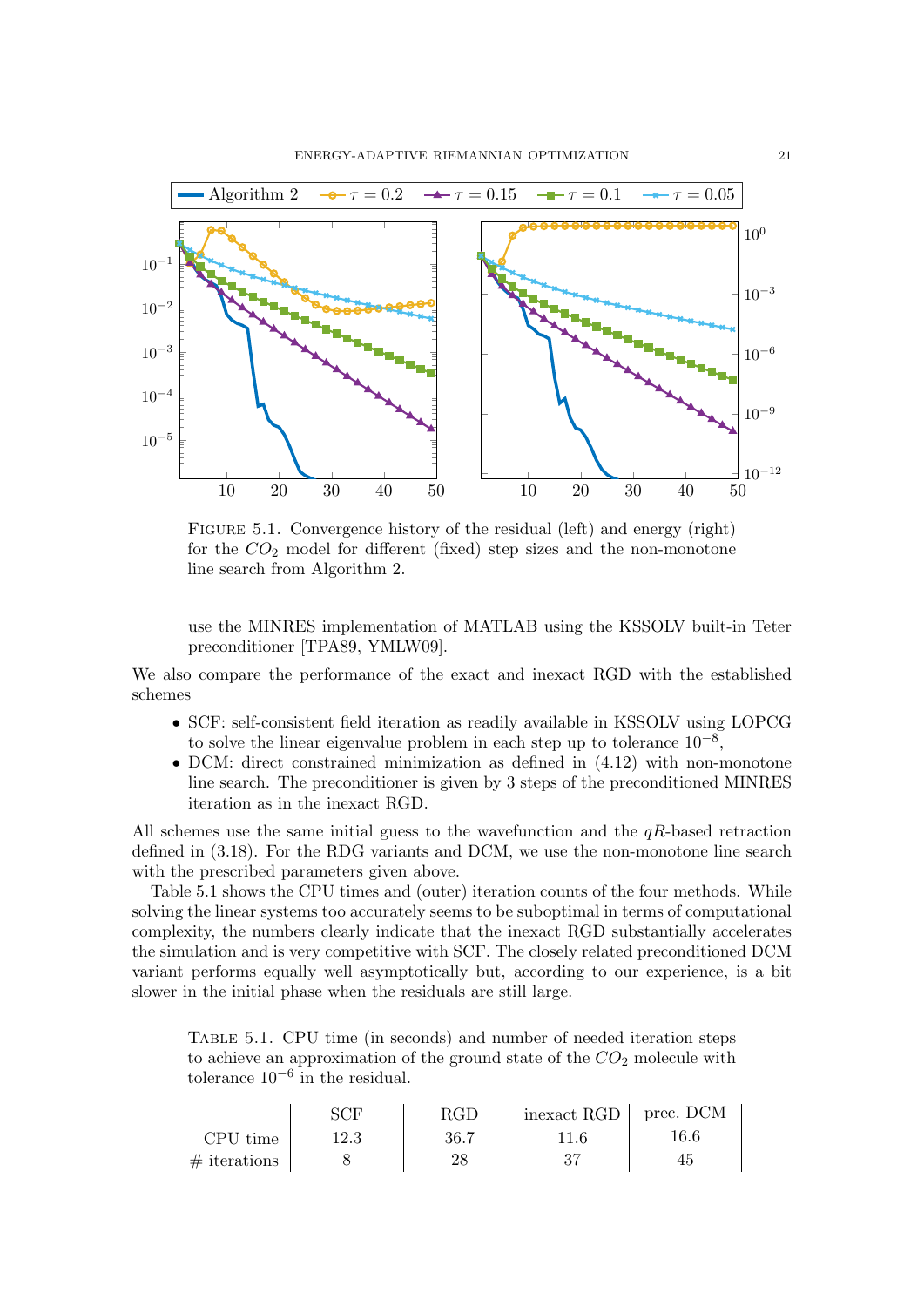Table 5.2. CPU time (in seconds) and number of needed iteration steps to achieve an approximation of the ground state of the pentacene molecule with tolerance  $10^{-6}$  in the residual.

<span id="page-21-10"></span>

|                 | SCF  | inexact RGD | prec. DCM |
|-----------------|------|-------------|-----------|
| CPU time        | 3211 | 2204        | 2655      |
| $\#$ iterations | 14   | 43          | 51        |

According to our experience, the competitiveness of inexact RGD is representative. An experiment for the more challenging molecule petacene, also implemented in KSSOLV, supports this assessment; see Table [5.2.](#page-21-10) Due to the large number of electrons in pentacene ( $N = 102$ ), a sampling grid of size  $64 \times 32 \times 48$  is used for the spatial planewave discretization.

#### 6. Conclusion

In this paper, we have generalized the energy-adaptive gradient descent scheme from [\[HP20\]](#page-22-11) to nonlinear eigenvector problems formulated on the infinite-dimensional Stiefel manifold. We have shown convergence of the method and a guaranteed energy decay of the iterates if the step size is sufficiently small. Moreover, we have introduced a nonmonotone step size control and discussed the inexact variants, which accelerate the proposed method significantly. In total, this gives a novel energy-adaptive descent scheme, which is competitive with existing schemes such as SCF and DCM.

# **ACKNOWLEDGEMENT**

The authors would like to thank Patrick Henning for his inspiring work on the energyadaptive Riemannian gradient descent method for the Gross-Pitaevskii problem and Benjamin Stamm for raising the question of its applicability to the Kohn-Sham model.

#### **REFERENCES**

- <span id="page-21-1"></span>[AA09] F. Alouges and C. Audouze. Preconditioned gradient flows for nonlinear eigenvalue problems and application to the Hartree-Fock functional. Numer. Meth. Part. D. E., 25(2):380–400, 2009.
- <span id="page-21-6"></span>[AHP21] R. Altmann, P. Henning, and D. Peterseim. The J-method for the Gross-Pitaevskii eigenvalue problem. Numer. Math., 148:575–610, 2021.
- <span id="page-21-8"></span>[AHP22] R. Altmann, P. Henning, and D. Peterseim. Localization and delocalization of ground states of Bose-Einstein condensates under disorder. SIAM J. Appl. Math., 82(1):330–358, 2022.
- <span id="page-21-5"></span>[AM12] P.-A. Absil and J. Malick. Projection-like retractions on matrix manifolds. SIAM J. Optim., 22(1):135–158, 2012.
- <span id="page-21-3"></span>[AMS08] P.-A. Absil, R. Mahony, and R. Sepulchre. Optimization Algorithms on Matrix Manifolds. Princeton University Press, Princeton, NJ, 2008.
- <span id="page-21-7"></span>[AP19] R. Altmann and D. Peterseim. Localized computation of eigenstates of random Schrödinger operators. SIAM J. Sci. Comput., 41:B1211–B1227, 2019.
- <span id="page-21-2"></span>[BD04] W. Bao and Q. Du. Computing the ground state solution of Bose-Einstein condensates by a normalized gradient flow. SIAM J. Sci. Comput., 25(5):1674–1697, 2004.
- <span id="page-21-4"></span>[Bra07] D. Braess. Finite Elements - Theory, Fast Solvers, and Applications in Solid Mechanics. Cambridge University Press, New York, third edition, 2007.
- <span id="page-21-0"></span>[Can01] E. Cancès. Self-consistent field algorithms for Kohn–Sham models with fractional occupation numbers. J. Chem. Phys., 114(24):10616–10622, 2001.
- <span id="page-21-9"></span>[CCM12] E. Cancès, R. Chakir, and Y. Maday. Numerical analysis of the planewave discretization of some orbital-free and Kohn-Sham models. ESAIM Math. Model. Numer. Anal., 46(2):341–388, 2012.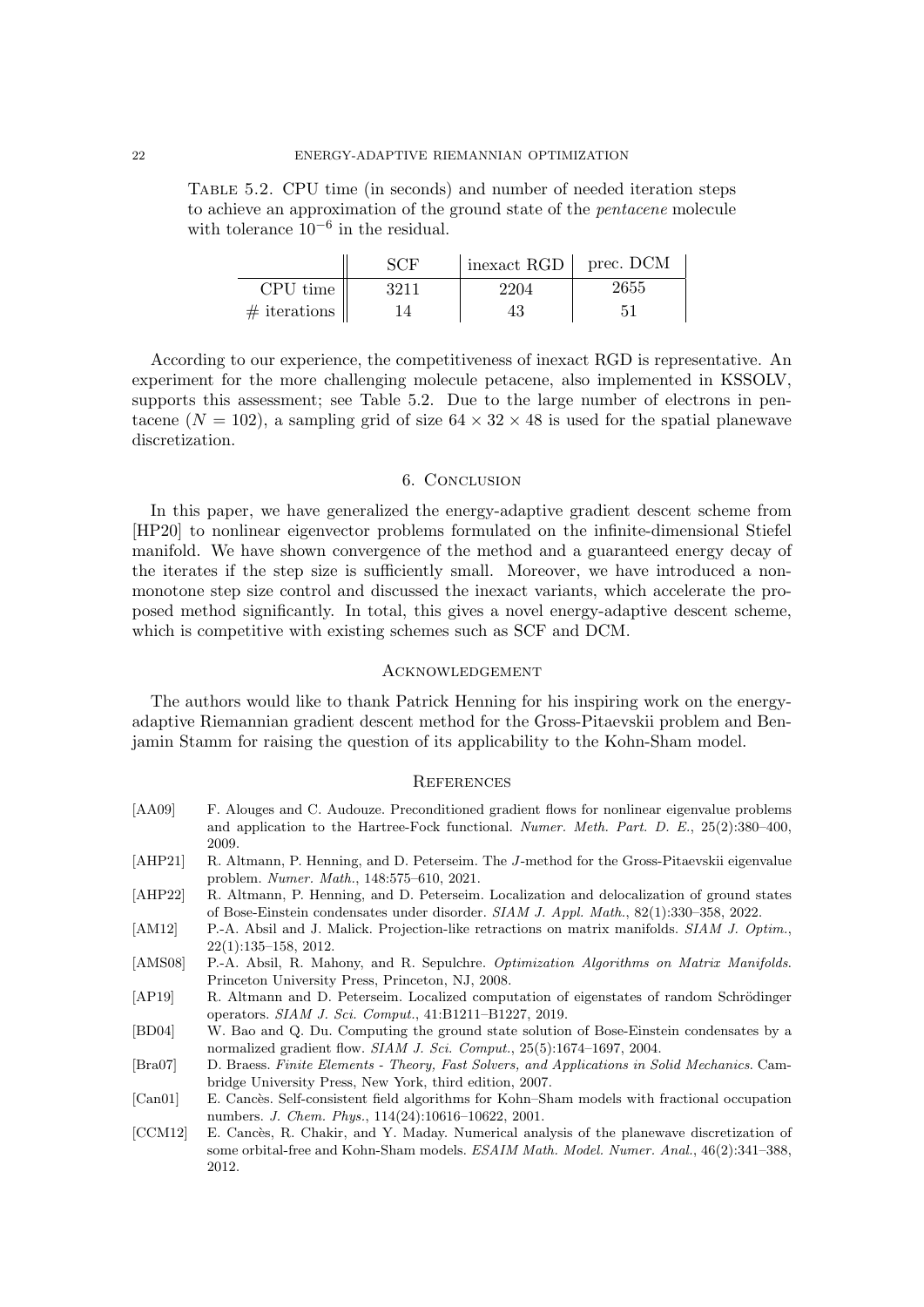- <span id="page-22-23"></span>[CDM<sup>+</sup>16] E. Cancès, G. Dusson, Y. Maday, B. Stamm, and M. Vohralk. A perturbation-method-based post-processing for the planewave discretization of Kohn-Sham models. J. Comput. Phys., 307:446–459, 2016.
- <span id="page-22-7"></span>[CKL21] E. Cancès, G. Kemlin, and A. Levitt. Convergence analysis of direct minimization and selfconsistent iterations. SIAM J. Matrix Anal. Appl., 42(1):243–274, 2021.
- <span id="page-22-6"></span>[CLB00] E. Cancès and C. Le Bris. On the convergence of SCF algorithms for the Hartree-Fock equations. M2AN Math. Model. Numer. Anal., 34(4):749–774, 2000.
- <span id="page-22-17"></span>[EAS98] A. Edelman, T. A. Arias, and S. T. Smith. The geometry of algorithms with orthogonality constraints. SIAM J. Matrix Anal. Appl., 20(2):303–353, 1998.
- <span id="page-22-21"></span>[GL13] G.H. Golub and C.F. Van Loan. *Matrix Computations*. The Johns Hopkins University Press, Baltimore, London, 4th edition, 2013.
- <span id="page-22-0"></span>[HK64] P. Hohenberg and W. Kohn. Inhomogeneous electron gas. Phys. Rev., 136:B864–B871, 1964.
- <span id="page-22-22"></span>[HLWY20] J. Hu, X. Liu, Z.-W. Wen, and Y.-X. Yuan. A brief introduction to manifold optimization. J. Oper. Res. Soc. China, 8:199–248, 2020.
- <span id="page-22-16"></span>[HM12] P. Harms and A. Mennucci. Geodesics in infinite dimensional Stiefel and Grassmann manifolds. C. R. Math., 350(15):773–776, 2012.
- <span id="page-22-11"></span>[HP20] P. Henning and D. Peterseim. Sobolev gradient flow for the Gross-Pitaevskii eigenvalue problem: global convergence and computational efficiency. SIAM J. Numer. Anal., 58(3):1744–1772, 2020.
- <span id="page-22-12"></span>[HSW21] P. Heid, B. Stamm, and T. P. Wihler. Gradient flow finite element discretizations with energybased adaptivity for the Gross-Pitaevskii equation. J. Comput. Phys., 436:110165, 2021.
- <span id="page-22-8"></span>[JU21] E. Jarlebring and P. Upadhyaya. Implicit algorithms for eigenvector nonlinearities. Numer. Algorithms, (online), 2021.
- <span id="page-22-19"></span>[KFT13] T. Kaneko, S. Fiori, and T. Tanaka. Empirical arithmetic averaging over the compact Stiefel manifold. IEEE Trans. Signal Proces., 61(4):883–894, 2013.
- <span id="page-22-1"></span>[KS65] W. Kohn and L. J. Sham. Self-consistent equations including exchange and correlation effects. Phys. Rev., 140:A1133–A1138, 1965.
- <span id="page-22-2"></span>[LB05] C. Le Bris. Computational chemistry from the perspective of numerical analysis. Acta Numer., 14:363–444, 2005.
- <span id="page-22-4"></span>[LSY01] E. H. Lieb, R. Seiringer, and J. Yngvason. A rigorous derivation of the Gross-Pitaevskii energy functional for a two-dimensional Bose gas. Comm. Math. Phys., 224(1):17–31, 2001.
- <span id="page-22-18"></span>[LT85] P. Lancaster and M. Tismenetsky. The Theory of Matrices. Academic Press, Orlando, FL, 2nd edition, 1985.
- <span id="page-22-25"></span>[MCMD91] J. M. MacLaren, D. P. Clougherty, M. E. McHenry, and M. M. Donovan. Parameterised local spin density exchange-correlation energies and potentials for electronic structure calculations I. Zero temperature formalism. Comput. Phys. Commun., 66(2):383–391, 1991.
- <span id="page-22-5"></span>[PS03] L. P. Pitaevskii and S. Stringari. Bose-Einstein Condensation. Oxford University Press, Oxford, 2003.
- <span id="page-22-24"></span>[PZ81] J. P. Perdew and A. Zunger. Self-interaction correction to density-functional approximations for many-electron systems. Phys. Rev. B, 23:5048–5079, 1981.
- <span id="page-22-20"></span>[SA19] H. Sato and K. Aihara. Cholesky QR-based retraction on the generalized Stiefel manifold. Comput. Optim. Appl., 72(2):293–308, 2019.
- <span id="page-22-10"></span>[SRNB09] R. Schneider, T. Rohwedder, A. Neelov, and J. Blauert. Direct minimization for calculating invariant subspaces in density functional computations of the electronic structure. J. Comput. Math., 27(2-3):360–387, 2009.
- <span id="page-22-26"></span>[TPA89] M. P. Teter, M. C. Payne, and D. C. Allan. Solution of Schrödinger's equation for large systems. Phys. Rev. B, 40:12255–12263, 1989.
- <span id="page-22-15"></span>[Usc10] A. Uschmajew. Well-posedness of convex maximization problems on Stiefel manifolds and orthogonal tensor product approximations. Numer. Math., 115:309–331, 2010.
- <span id="page-22-13"></span>[WY13] Z. Wen and W. Yin. A feasible method for optimization with orthogonality constraints. Math. Program., 142:397–434, 2013.
- <span id="page-22-3"></span>[YMLW09] C. Yang, J. C. Meza, B. Lee, and L.-W. Wang. KSSOLV – a MATLAB toolbox for solving the Kohn-Sham equations. ACM Trans. Math. Softw., 36(2):1–35, 2009.
- <span id="page-22-9"></span>[YMW06] C. Yang, J. C. Meza, and L.-W. Wang. A constrained optimization algorithm for total energy minimization in electronic structure calculation. J. Comput. Phys., 217(2):709–721, 2006.
- <span id="page-22-14"></span>[Zei90] E. Zeidler. Nonlinear Functional Analysis and its Applications IIa: Linear Monotone Operators. Springer-Verlag, New York, 1990.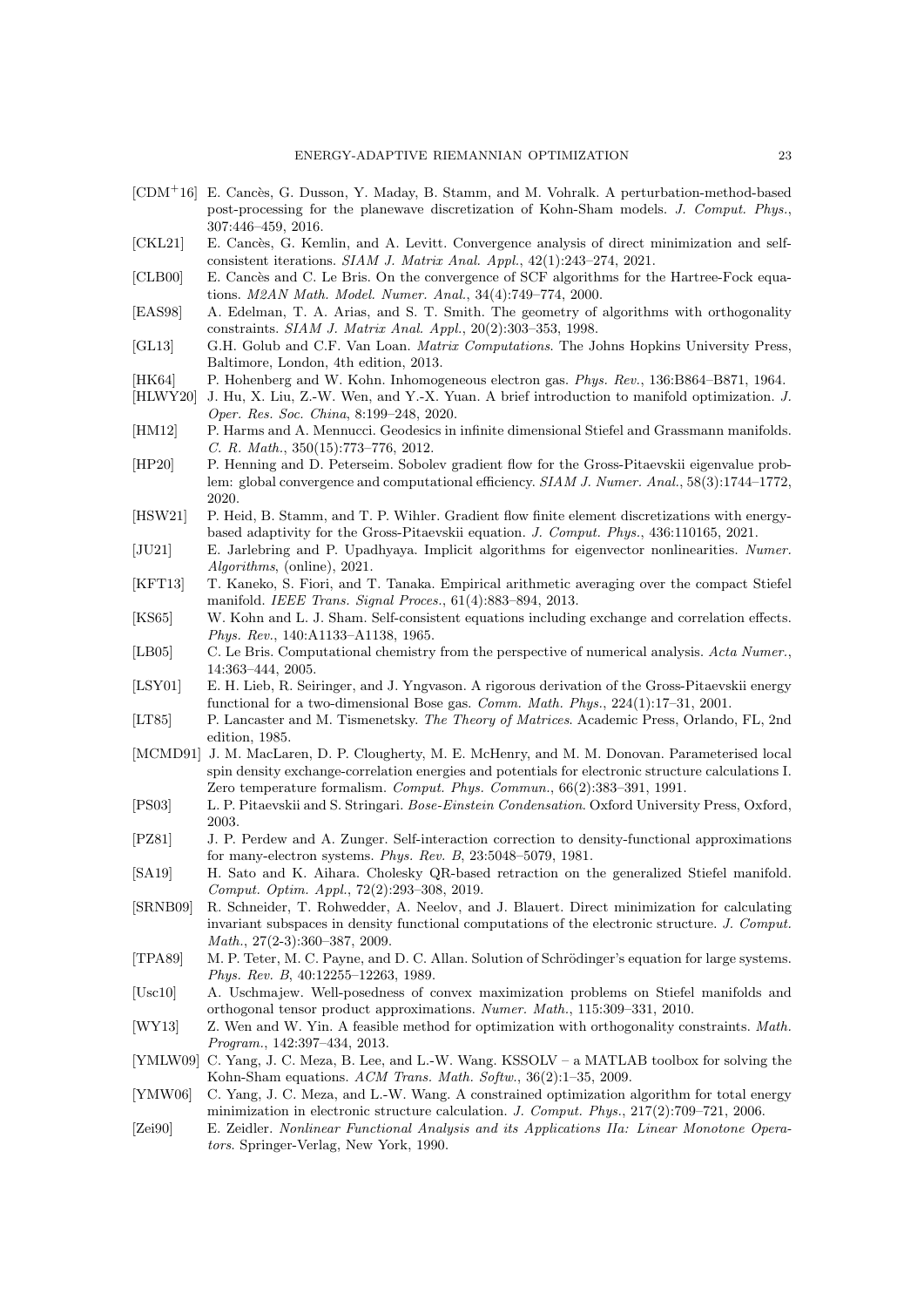<span id="page-23-1"></span>[ZH04] H. Zhang and W.W. Hager. A nonmonotone line search technique and its application to unconstrained optimization. SIAM J. Optim., 14(4):1043–1056, 2004.

<span id="page-23-0"></span>[Zha19] Z. Zhang. Exponential convergence of Sobolev gradient descent for a class of nonlinear eigenproblems. ArXiv e-print 1912.02135, 2019.

Appendix A. Proofs of Second-order Bounds for the Retractions

### <span id="page-23-2"></span>A.1. Proof of Proposition [3.11.](#page-10-4) For

$$
\boldsymbol{w}(t) := \mathcal{R}(\boldsymbol{\phi},t\boldsymbol{\eta}) - (\boldsymbol{\phi}+t\boldsymbol{\eta}) = (\boldsymbol{\phi}+t\boldsymbol{\eta})((\boldsymbol{I}_N+t^2[\![\boldsymbol{\eta},\boldsymbol{\eta}]\!]_H)^{-1/2} - \boldsymbol{I}_N)
$$

we have

$$
\|\boldsymbol{w}(t)\|_{a_{\boldsymbol{\phi}}} \leq \|\boldsymbol{\phi} + t\boldsymbol{\eta}\|_{a_{\boldsymbol{\phi}}}\|(\boldsymbol{I}_N + t^2[\![\boldsymbol{\eta},\boldsymbol{\eta}]\!]_H)^{-1/2} - \boldsymbol{I}_N\|_2,
$$

where  $\|\cdot\|_2$  denotes the spectral matrix norm. Let  $\mu_1 \geq \ldots \geq \mu_N > 0$  be the eigenvalues of the symmetric, positive semidefinite matrix  $[\![\boldsymbol{\eta},\boldsymbol{\eta}]\!]_H$ . Then,

$$
\|(\boldsymbol{I}_N+t^2[\![\boldsymbol{\eta},\boldsymbol{\eta}]\!]_H)^{-1/2}-\boldsymbol{I}_N\|_2=\max_{1\leq j\leq N}\Big(1-\frac{1}{\sqrt{1+t^2\mu_j}}\Big)=1-\frac{1}{\sqrt{1+t^2\mu_1}}.
$$

By the mean value theorem, there exists  $\theta \in (0, t)$  such that

$$
1 - \frac{1}{\sqrt{1 + t^2 \mu_1}} = \frac{\theta t \mu_1}{\sqrt{(1 + \theta^2 \mu_1)^3}}.
$$

This implies

$$
\|(\bm{I}_N+t^2[\![\pmb{\eta},\pmb{\eta}]\!]_H)^{-1/2}-\bm{I}_N\|_2\leq t^2\mu_1=t^2\,\|\[\![\pmb{\eta},\pmb{\eta}]\!]_H\|_2\leq t^2\,\|\pmb{\eta}\|_H^2.
$$

Thus, the assertion holds true.

<span id="page-23-3"></span>A.2. Proof of Proposition [3.13.](#page-11-2) For a curve  $\varphi(t) = \phi + t\eta$ , consider the qR decomposition  $\varphi(t) = q(t)R(t)$ . Then we have

<span id="page-23-5"></span>
$$
\|\mathcal{R}(\phi, t\eta) - (\phi + t\eta)\|_{a_{\phi}} = \|q(t) - q(t)R(t)\|_{a_{\phi}} \le \|q(t)\|_{a_{\phi}} \|R(0) - R(t)\|_{2}
$$
  
(A.1)  

$$
\le \|\phi + t\eta\|_{a_{\phi}} \|R^{-1}(t)\|_{2} \int_{0}^{t} \|\dot{R}(s)\|_{F} ds.
$$

Differentiating the relation

(A.2) 
$$
\mathbf{I}_N + t^2 [\![\boldsymbol{\eta},\boldsymbol{\eta}]\!]_H = [\![\boldsymbol{\phi} + t\boldsymbol{\eta},\boldsymbol{\phi} + t\boldsymbol{\eta}]\!]_H = R^T(t)R(t),
$$

we obtain

<span id="page-23-4"></span> $2t \, [\![\boldsymbol{\eta},\boldsymbol{\eta}]\!]_H = \dot{R}^T(t) R(t) + R^T(t) \dot{R}(t).$ 

Multiplying this equation by  $R^{-T}(t)$  and  $R^{-1}(t)$  from the left and right, respectively, yields

$$
(\dot{R}(t)R^{-1}(t))^{T} + \dot{R}(t)R^{-1}(t) = 2t R^{-T}(t)[\eta, \eta]_{H} R^{-1}(t).
$$

Since  $\dot{R}(t)R^{-1}(t)$  is upper triangular, we obtain

$$
\dot{R}(t) = 2t \operatorname{up} (R^{-T}(t) [\![ \boldsymbol{\eta}, \boldsymbol{\eta} ]\!]_H R^{-1}(t) \big) R(t),
$$

where

$$
\left(\text{up}(M)\right)_{ij} = \begin{cases} M_{ij}, & \text{if } 1 \le i < j \le N, \\ \frac{1}{2}M_{ij}, & \text{if } 1 \le i = j \le N, \\ 0, & \text{otherwise} \end{cases}
$$